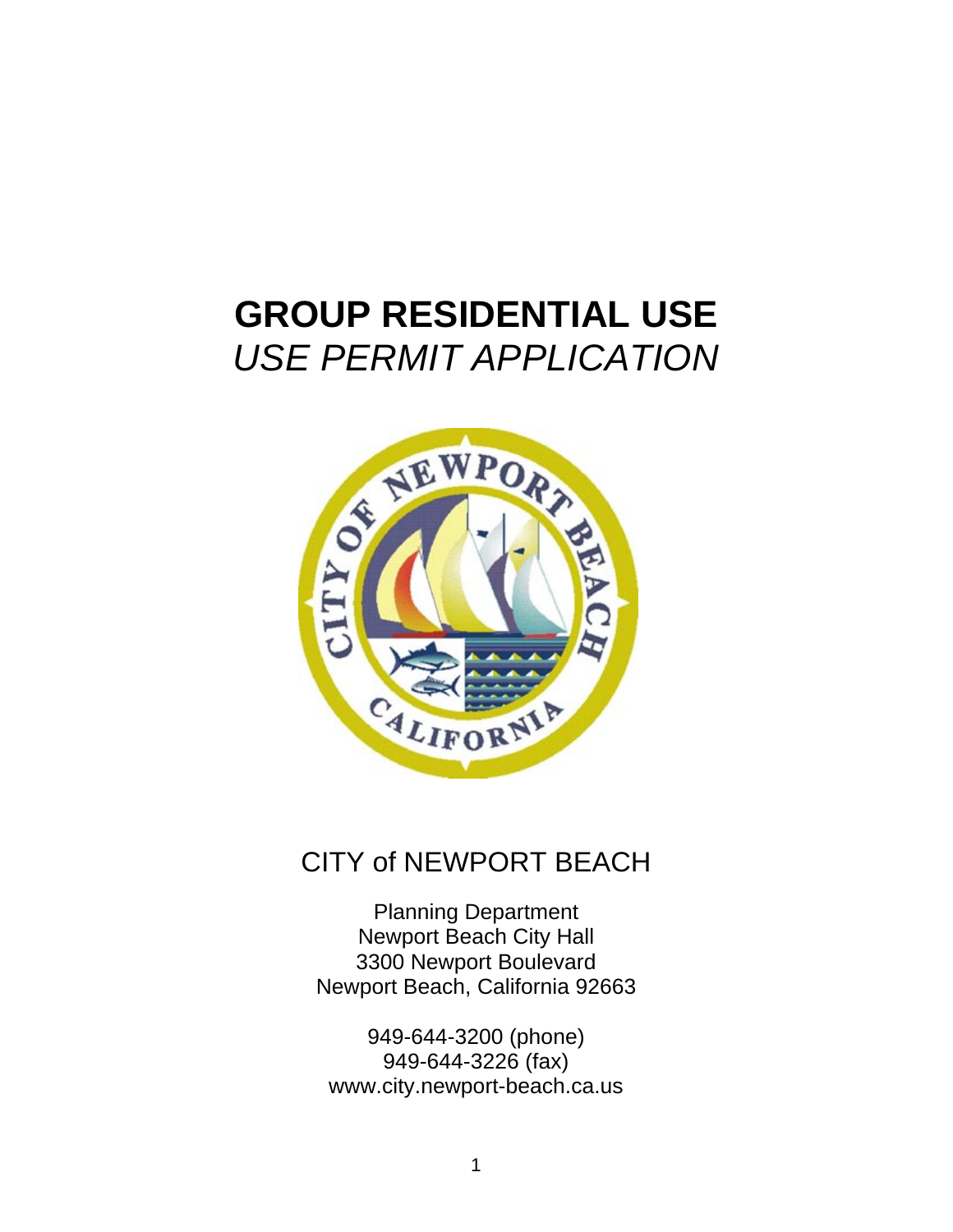## CITY OF NEWPORT BEACH GROUP RESIDENTIAL USE PERMIT INFORMATION AND APPLICATION (February 2008)

## **I – Background**

On January 22, 2008, the Newport Beach City Council approved Ordinance 2008-05. Among other findings, the Ordinance states that:

*17. The City desires to maintain zoning provisions benefiting disabled persons by allowing disabled persons to live in residential districts in residential care facilities, while forbidding all other group homes in residential districts, but desires to ensure that the uses are consistent with the residential character of neighborhoods and do not recreate an institutional environment that would defeat the purpose of community-based care. The City further desires to ensure that unlicensed residential care facilities purporting to serve the disabled are operating in compliance with City, state, and federal laws and regulations. To achieve these purposes and to provide disabled persons with an equal opportunity to use and enjoy a dwelling in the City's residential zoning districts, and in recognition of the services that may be required by the disabled, the … ordinance allows residential care facilities, general and small unlicensed, to be located in the MFR zone with a use permit, while prohibiting all other group residential uses. Residential care facilities, small unlicensed, continue to be permitted in all residential districts, as required by State law.* 

18. To ensure that the City complies with federal and state law, the ... ordinance contains standards and *procedures for granting a reasonable accommodation (emphasis added) to its zoning and land use regulations, policies, and procedures when needed to provide an individual with a disability an equal opportunity to use and enjoy a dwelling, where such an accommodation does not cause an undue financial or administrative burden or does not result in a fundamental alteration in the nature of a City's zoning program, as those terms are defined in fair housing laws and interpretive case law.* 

## **II – Requirements for Use Permit**

Effective February 20, 2008, Ordinance #2008-05 to the Newport Beach Municipal Code (NBMC) requires Use Permits for most group residential uses, except for licensed treatment homes (licensed by the California Department of Alcohol and Drug Programs or "ADP") that serve six (6) or fewer persons and that are not operated integrally with other facilities. Please see [www.city.newport-beach.ca.us](http://www.city.newport-beach.ca.us/) then "Group Residential Uses" for more information about the Use Permit requirement. NBMC Title 20.91A is on the City's website as well, under "City Council" then "City Charter and Municipal Code."

According to Newport Beach Ordinance 2008-05, your facility:

- Requires a Use Permit if you are a group home or similar use that has legally been in operation up to and including the date of February 20, 2008 (a **Category 1** Facility). *Operators of Category 1 facilities must apply for a Use Permit no later than May 20, 2008*. NOTE: If your use has been operating without required approvals and/or in a manner not meeting regulations (such as offering treatment without an ADP License, opening or expanding during the City's moratorium period [April 24, 2007 through February 20, 2008], or operating without the City's Federal Exception Permit [FEP] when one was required for your use), you may be ineligible to apply for a Use Permit under Ordinance 2008-05.
- Requires a Use Permit if you are an individual, firm, or other entity proposing to open and operate a new group home or similar use on or after February 20, 2008 (a **Category 2** Facility). *Category 2 facility operators must apply for a Use Permit and receive a permit prior to opening your facility.*
- Is exempt from the Use Permit requirement if your facility is a stand-alone, State-licensed facility serving six (6) or fewer clients (a **Category 3** Facility).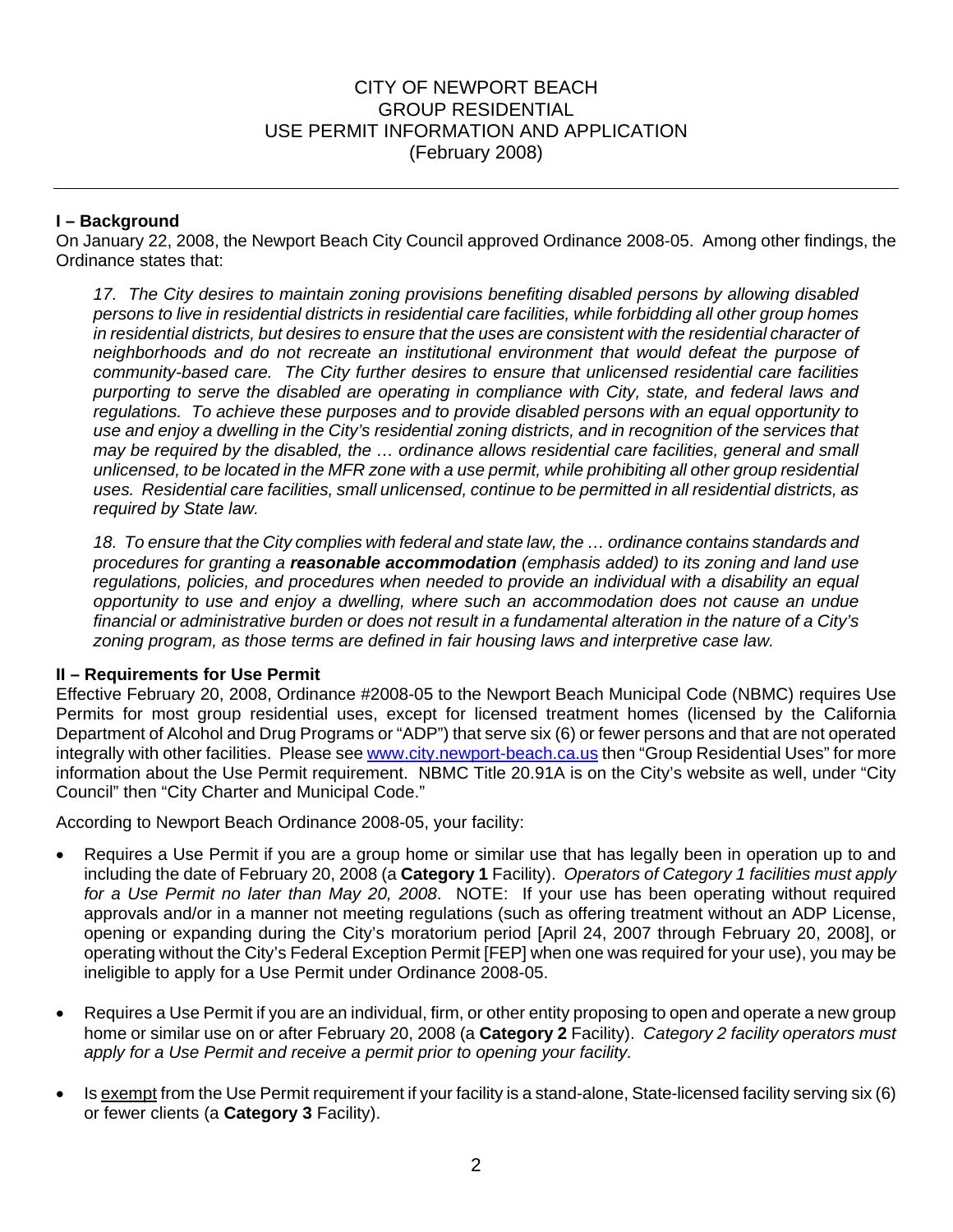## NOTE: ORDINANCE 2008-05 ALLOWS PERSONS OR FIRMS, ON BEHALF OF PERSONS WITH DISABILITIES, TO REQUEST **REASONABLE ACCOMMODATION** FROM THE USE PERMIT REQUIREMENT AND FROM OTHER ASPECTS OF ORDINANCE 2008-05. NBMC CHAPTER 20.98 CONTAINS MORE INFORMATION.

In addition to a Use Permit, you may need a Treatment License from ADP, a Community Care License, or a Congregate Living Health Facility license from the California Department of Social Services (DSS) or similar agencies. Please contact ADP or DSS via [www.ca.gov.](http://www.ca.gov/)

## **II – Procedure for Obtaining a Use Permit**

Here is the procedure for obtaining a Use Permit for a group residential use:

Application. Use Permit applicants are required to:

- Submit this written application in a complete form, including all attachments;
- Comply with current zoning as it relates to the facility proposed for this use;
- Obtain a valid and appropriate fire clearance from the Newport Beach Fire Marshal. This process may require a comprehensive code analysis by a qualified architect. Decisions by the Fire Marshal may be appealed to the Newport Beach Building and Fire Board of Appeals.
- If needed, have the facility pass an inspection by City staff in terms of the facility's safety and compliance with local zoning.

Hearing. When the City receives a completed application, the City will review it and prepare the Application for a public hearing before an impartial Hearing Officer. The Hearing Officer may conditionally approve or deny a use permit at this hearing. Prior to the hearing, the City will mail or deliver notice of the public hearing for the use permit to owners and occupants of property within 300' of the proposed use ten (10) business days prior to a public hearing on the use. Decisions of the Hearing Officer may be appealed to the City Council (NBMC §20.91A.040).

Standards. During the hearing, the applicant, the City and its legal counsel, and area residents may speak about the proposed Use Permit. To issue a Use Permit, the Hearing Officer must find that the use will adhere to the following **standards** applicable to the use:

- No secondhand smoke can be detectable outside of the property.
- Operations must comply with state law, local law, the submitted application, including any modifications to the application required by the Use Permit.
- An applicant may not provide services that require a State or other license if the applicant does not have a license for those same services.
- There shall not be more than two (2) persons per bedroom plus one (1) additional resident in a building. If an applicant wants to put more than 2 persons in one or more bedrooms, the applicant may request greater occupancy. The Hearing Officer may set different occupancy limits based on structure characteristics, traffic and parking impacts, and the health, safety, and welfare of the persons residing in the facility and neighborhood.
- Where certification is available from a responsible entity other than the California ADP's licensing program, applicants must get that certification. Certification by the Orange County Sheriff's program is required; certification offered by the Orange County Sober Living Coalition is recommended.
- Every individual or entity involved in the facility's operation or ownership shall be disclosed to the City.
- No owner or manager shall have any demonstrated pattern or practice of operating similar facilities in violation of law whether in or outside of Newport Beach.

Findings. In addition to the standards described above the Hearing Officer must make the following **findings** if he or she is to issue a Use Permit:

The project has adequate parking on-site.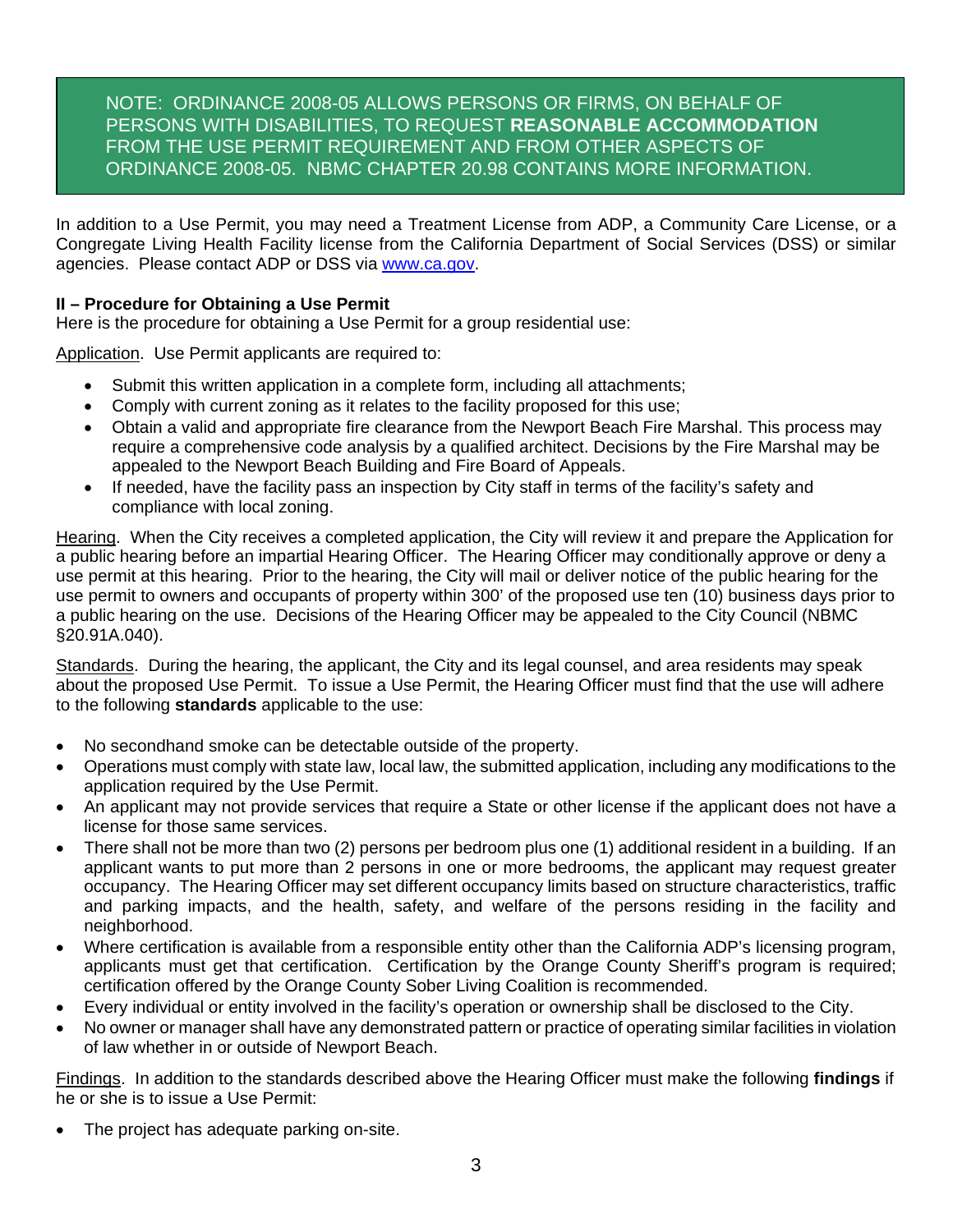- Traffic and transportation impacts have been mitigated to a level of insignificance.
- Structures are suitable for the use.
- The use will be compatible with the character of the neighborhood and will not create an over-concentration of residential care uses nearby. To make or sustain these findings, the Hearing Officer shall consider (as appropriate) the following factors:
	- o How close the proposed use is to schools, parks, other group homes, alcoholic beverage outlets and any other uses which could be affected by or affect the operation of the subject use; and
	- o Whether the existence of non-standard lots and other property characteristics within a *Nonstandard Subdivision Area* (see Attachment \_\_ to Ordinance 2008-05) make such a use inappropriate; and
	- o Whether the Hearing Officer should deem that the American Planning Association's (APA's) standard of permitting **one or two group uses per block** would be appropriate in this case OR whether a greater degree of separation is appropriate (NBMC §20.91A.060.D.1-3). Ordinance 2008-05 describes facts in Newport Beach relating to blocks, which include:
		- Blocks in the *Nonstandard Subdivision Area* can be as short as 300'.
		- Blocks in Newport Beach outside of the Area can be as long as 1,422'.
		- The calculable average block length in Newport Beach outside of the Area is 711'.
		- The calculable median block length in Newport Beach outside of the Area is 617'.

If the Hearing Officer applies the APA standard, he or she is directed to do so in a manner that eliminates the differences in block lengths and be guided by the median block lengths in standard subdivision areas of the city, even if the proposed facility is within the Nonstandard Subdivision Area. The Hearing Officer retains the discretion to apply ANY degree of separation of uses which he or she deems appropriate.

- That vans, shuttles, or buses for transportation of clients will not generate more traffic than normally generated by residential activities nearby.
- That the operations do not have goods delivery, service deliveries , or commercial trash collection during hours that would cause an adverse affect to the peace and quiet of neighboring properties.

## **III – This Document**

This document details the Use Permit Application in three sections:

- **Section A** summarizes briefly the application forms which must be completed and submitted to the City.
- **Section B** provides a checklist for the documents and forms that you must secure and submit as a part of the Use Permit application.
- **Section C** includes the forms themselves.

## **IV – Where to Find More Information**

To assist applicants in supplying the detailed information needed for the Use Permit process, a copy of City of Newport Beach Ordinance #2008-05 is available online at [www.city.newport-beach.ca.us](http://www.city.newport-beach.ca.us/) then "Group Residential Uses."

## **V – Where to Send a Completed Application**

Please do not bind or place the application in a protective covering. Applicants should retain a copy of completed materials for their records. Please mail or deliver the completed application to:

> City of Newport Beach – City Manager's Office GROUP RESIDENTIAL USE PERMIT APPLICATION Newport Beach City Hall 3300 Newport Boulevard Newport Beach, California 92663

## **VI – Public Information**

Information provided by the applicant(s) for a Use Permit will be made available for public review unless otherwise exempted by law.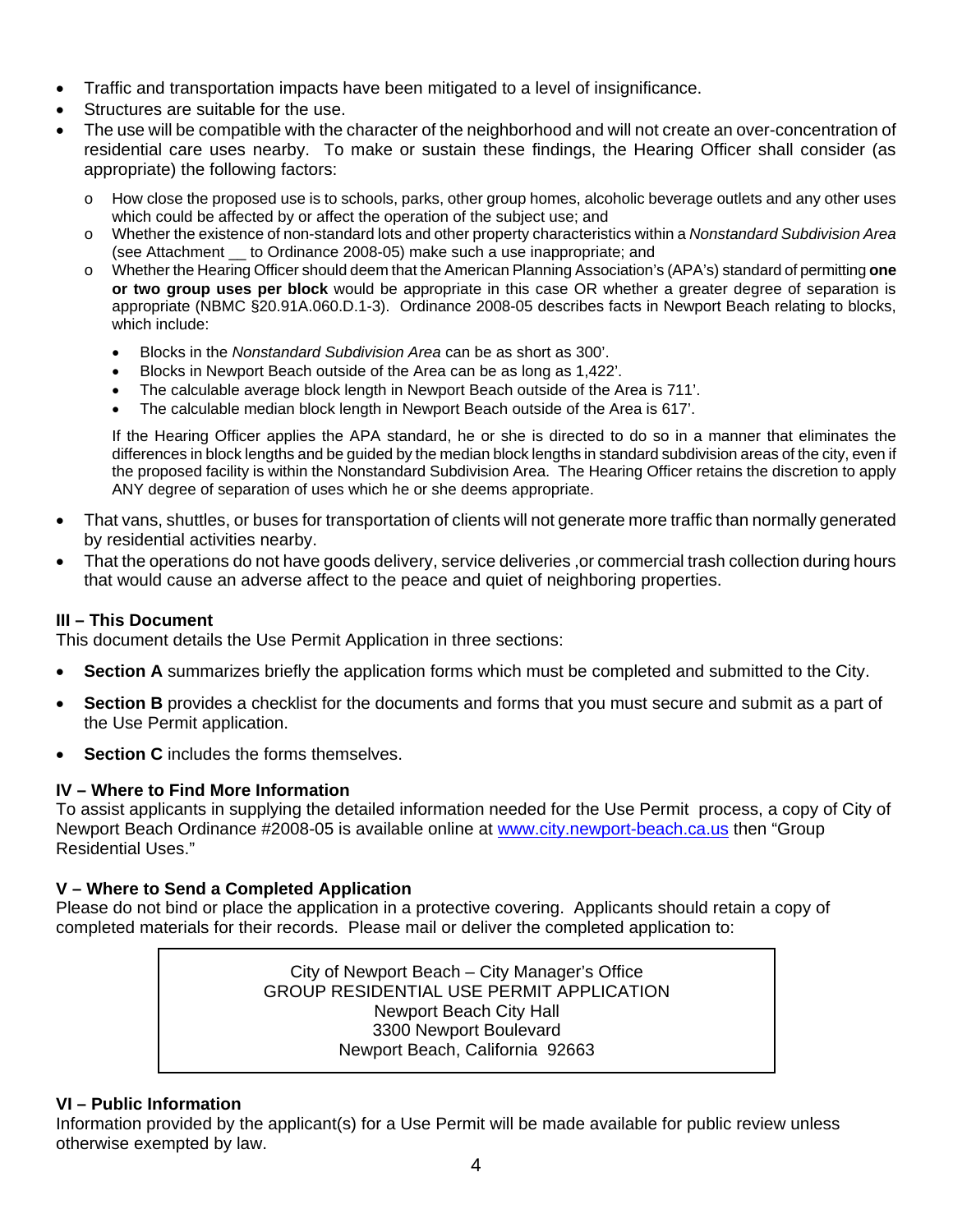## **VII – Fees**

The City may charge a fee for the review of this application up to but not beyond the cost of processing the application. Please consult the City's Planning Department for the type of fee and the estimated amount of fee you can expect to pay associated with this Use Permit application.

#### **VIII – Business Tax Certificate (aka Business License)**

All persons operating a group home or similar use in Newport Beach, except for those persons operating a stand-alone ADP-licensed facility housing 6 or fewer persons, must apply to the City's Revenue Division and receive a City Business Tax Certificate to begin and/or to continue operations. For more information, please see [http://www.city.newport-beach.ca.us/revenue/revenue.htm.](http://www.city.newport-beach.ca.us/revenue/revenue.htm)

#### **IX – Use Permit Application Timelines**

Here are the timelines and requirements for application submittals:

- 1 **Category 1** facilities must file a completed application by May 20, 2008. If you do not file a complete application by May 20, 2008, your use is subject to abatement by the EARLIEST to occur of the following criteria (NBMC §20.62.090.A.2):
	- By February 20, 2009; or
	- The date an operator's lease expires to use the property. This is only applicable if the lease was entered into prior to December 7, 2007 (NBMC §20.62.090.A.2.a.ii); or
	- The date that an operator's State license expires.

Applicants may request reasonable accommodation from the abatement periods described here. See NBMC Chapter 20.98 for more information.

2 – **Category 2** facilities must file a completed application and must receive a Use Permit prior to operation.

Please note: Filing an incomplete application(s) will delay the Use Permit review process.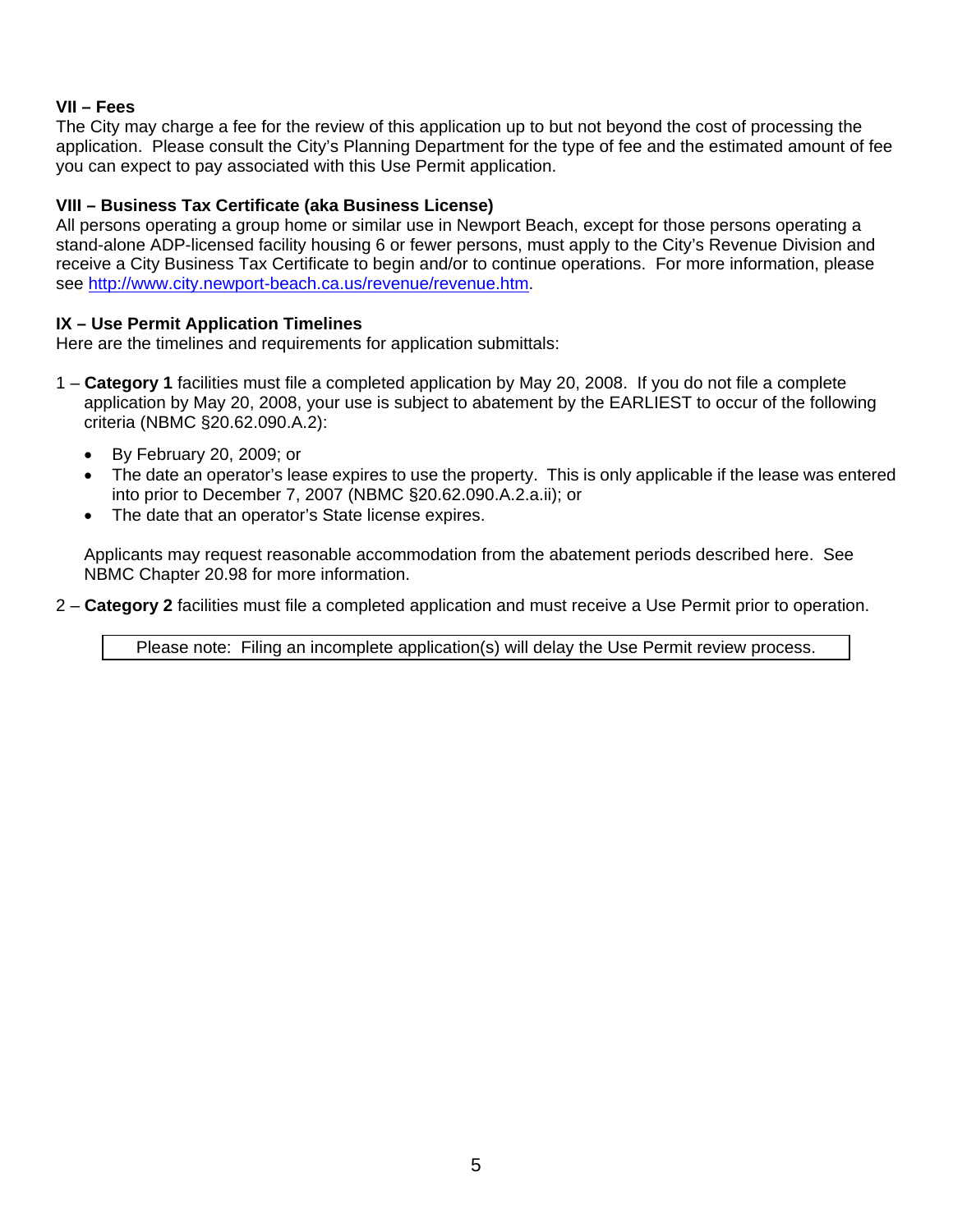## SECTION A Application Forms

Section A – These are the forms to be submitted to the City to initiate the Use Permit review process.

- 1. Application Form (Form 100) This form is the central document by which the City will base its decision on whether to grant a Use Permit to your proposed use. It must be filled out accurately and completely, including attachments and signature blocks.
- 2. Administrator and/or Director Information (Form 150) This form identifies the administrator and/or director of the facility applying for a use permit.
- 3. Administrative Organization Information (Forms 200C or 200P, and, if 200C, Form 200D) These forms identify the entity applying for a Use Permit, whether that be a Corporation, Partnership, Sole Proprietorship, or other association. When applicable, Form 200D is a delegation of authority form for a corporate entity.
- 4. Evidence of Capacity and Need. Per NBMC §20.91A.030 (E), applicants that have more than one facility must provide evidence of the need by residents of Newport Beach for this capacity based on published sources.
- 5. Location Map. The Location Map (required by NBMC §20.91A.030.D) is intended to show the location of the proposed use plus all known similar uses within a three-block radius.
- 6. Site Plan. This diagram (required in part by NBMC §20.91A.030.I) is intended to show the facility's building footprint and property lines. Include property lines and building footprints on immediately adjacent parcels.
- 7. Building Diagram and Floor Plan. This diagram (required in part by NBMC §20.91A.030.I) is intended to show all building(s) to be occupied, including a floor plan of all rooms intended for residents' use. It must identify the number of residents per bedroom and the location and the number of beds for all residents, including the location of beds for infants and other non-ambulatory persons. Any rooms identified as bedrooms must comply with the NBMC's definition of what constitutes a bedroom (NBMC §20.03.030), and that room must be consistent with permitted floor plans on file with the City of Newport Beach's Building Department.
- 8. Route Map (for Transit Purposes). The Route Map is intended to show transit and travel routes that will be used to transport clients off-site, showing destinations of travel and approximate times of departure and return.
- 9. Disposal Plan for Medical and/or Bio-Waste. Applicants who will be disposing medical waste or other bio-waste must provide a Disposal Plan showing how and where these wastes are disposed of (required by NBMC §20.91A.030.I).
- 10. Facility Staffing Data (Form 400) This form identifies all facility personnel, including back-up persons and volunteers providing services.
- 11. Weekly Activities Schedule (Form 500) This form indicates the weekly schedule for specific activities at the property.
- 12. Approved Fire Clearance from the Newport Beach Fire Marshal. State ADP Form 850 is appropriate for this purpose. Form 850 is attached to this document.
- 13. A true and correct copy of your State License Application (if applicable) Please provide a current copy of your State (ADP, DSS, or other) License application, if your facility is a State-licensed facility or if a State license is pending. If your facility does not require a State license, this section is not applicable.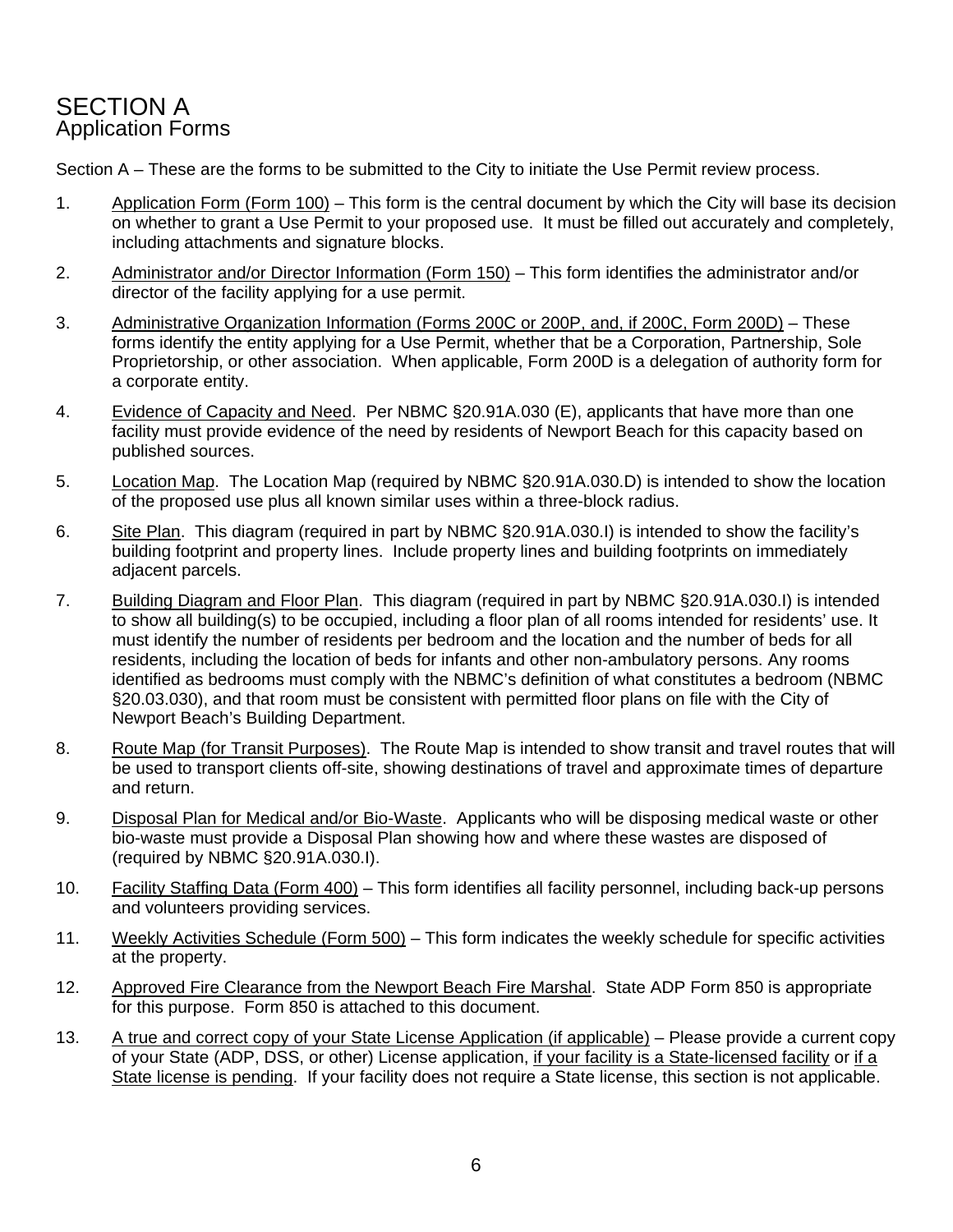## SECTION B Applicant Checklist

This side for Internal Use Only

|               |                                                                  | <b>YES</b> | <b>NO</b> | $11110$ JNU TVI THIGHT USG<br><b>INC</b> | ◡᠁<br>N/A |
|---------------|------------------------------------------------------------------|------------|-----------|------------------------------------------|-----------|
|               | 1. Form 100 (standard Group Residential Use Permit Application)  |            |           |                                          |           |
| $\Box$        | 2. Form 150 (administrator or director information)              |            |           |                                          |           |
| $\Box$        | 3. Either Form 200C or Form 200P (Corporation or Proprietorship) |            |           |                                          |           |
| $\sim$        | a. If Form 200C, Delegation Form (Form 200D)                     |            |           |                                          |           |
| $\mathbf{I}$  | 4. Evidence of Capacity and Need                                 |            |           |                                          |           |
|               | 5. Location Map                                                  |            |           |                                          |           |
| $\mathbf{I}$  | Site Plan<br>6.                                                  |            |           |                                          |           |
|               | 7. Building Diagram/Floor Plan(s)                                |            |           |                                          |           |
| $\mathcal{L}$ | 8. Route Map (Transit and More)                                  |            |           |                                          |           |
|               | 9. Disposal Plan for Medical & Bio-Waste                         |            |           |                                          |           |
| П             | 10. Facility Staffing Data (Form 400)                            |            |           |                                          |           |
| $\mathbf{I}$  | 11. Weekly Activities Schedule (Form 500)                        |            |           |                                          |           |
| <b>I</b>      | 12. Approved Fire Clearance from the Newport Beach Fire Marshal  |            |           |                                          |           |
| П             | 13. Copy of ADP Licensure Application (if applicable)            |            |           |                                          |           |
| $\Box$        | 14. Use Permit Processing Fees                                   |            |           |                                          |           |
| L.            | 15. Certification Documents (OCSD, OC Sober Living Coalition)    |            |           |                                          |           |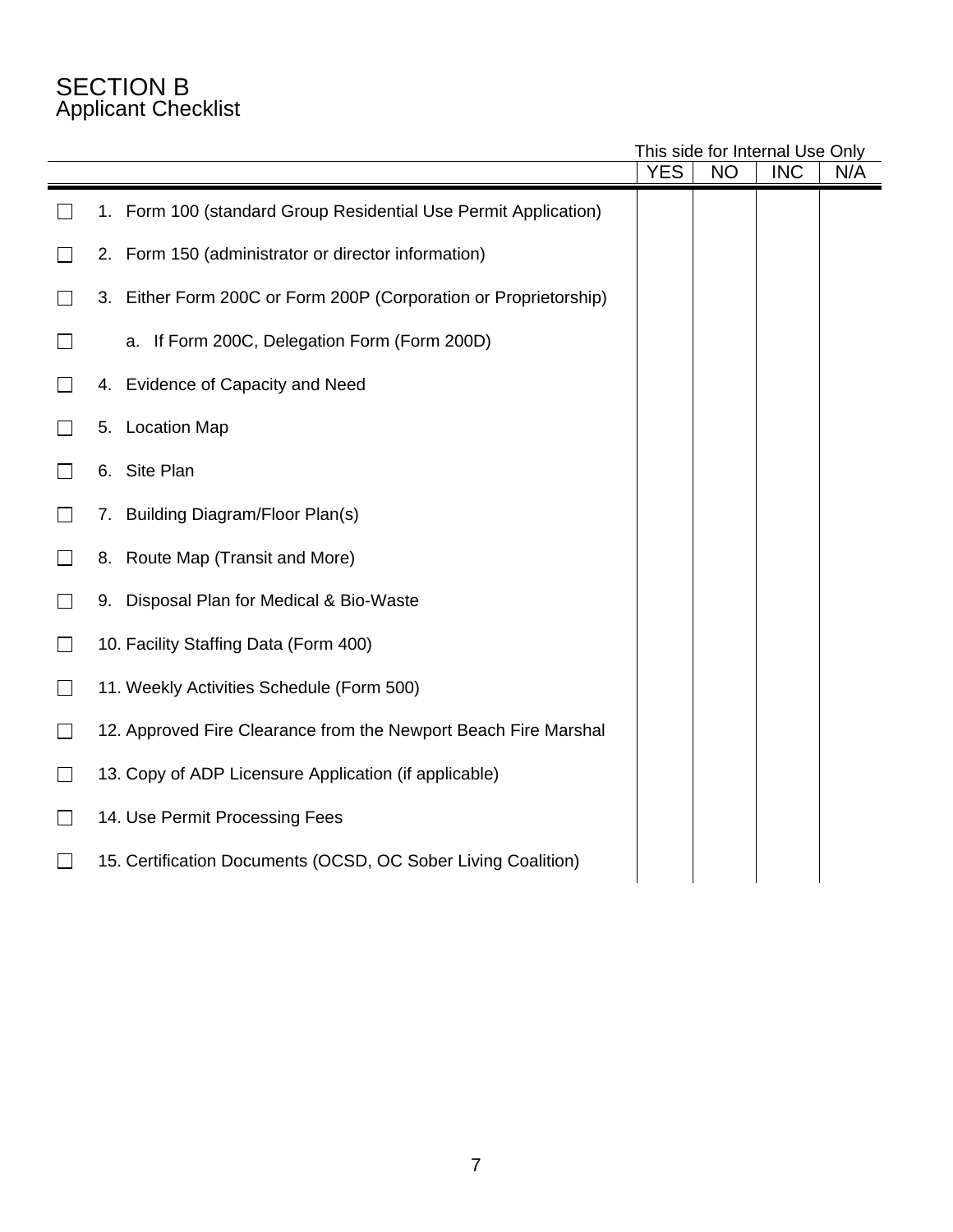SECTION C Forms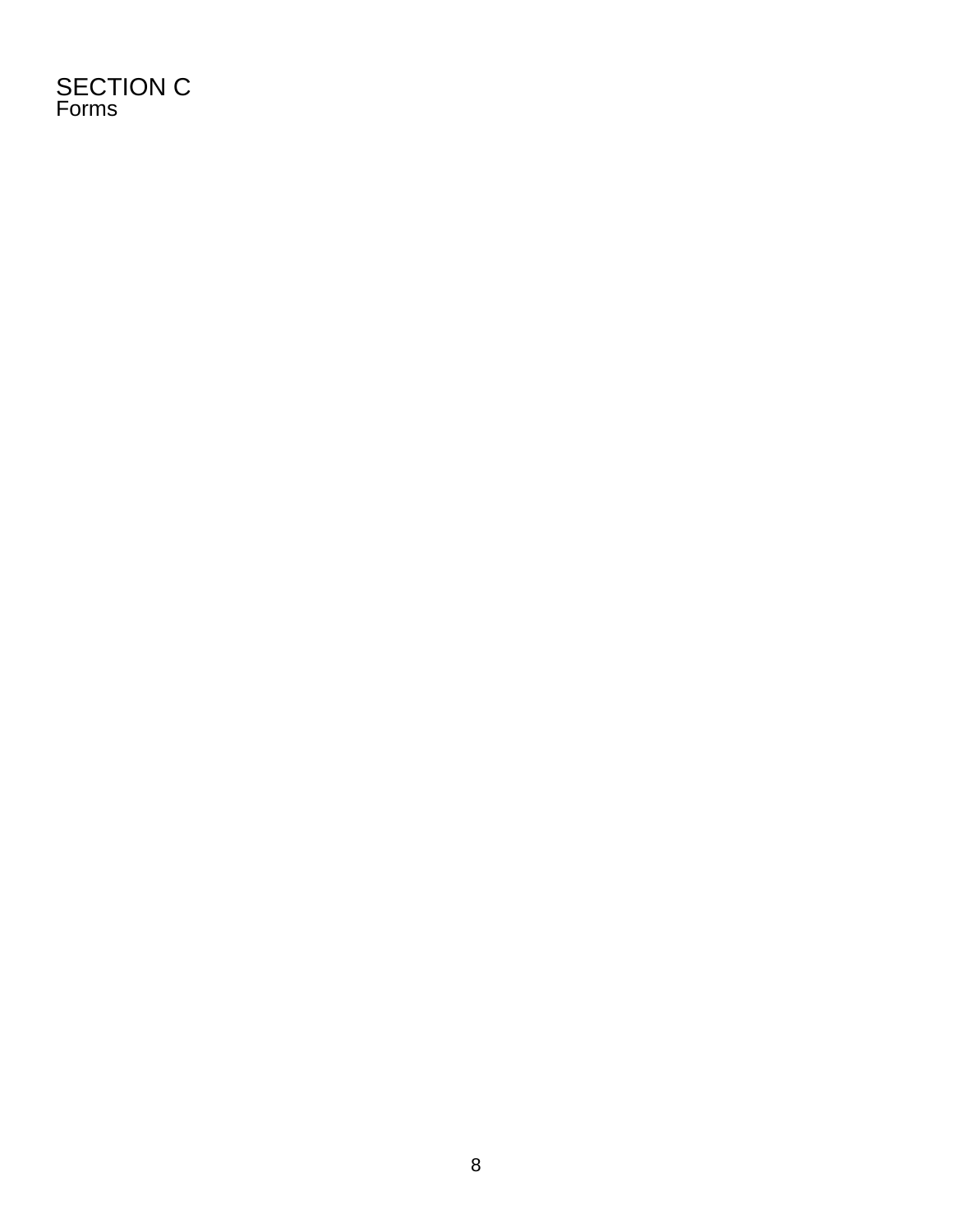(Form 100 – Revised March 2008)

#### **1. APPLICANT/FACILITY PROGRAM INFORMATION**

| STEP 1: Completely fill out Form 150 (attached).              |                                     |                  |                                                           |                                                                                                                 |
|---------------------------------------------------------------|-------------------------------------|------------------|-----------------------------------------------------------|-----------------------------------------------------------------------------------------------------------------|
| STEP 2: Fill out the following:                               |                                     |                  |                                                           |                                                                                                                 |
| <b>TYPE OF ORGANIZATION:</b>                                  |                                     |                  |                                                           |                                                                                                                 |
|                                                               | $\Box$ For Profit                   | $\Box$ Nonprofit |                                                           |                                                                                                                 |
|                                                               |                                     |                  |                                                           |                                                                                                                 |
| <b>PROPERTY OWNERSHIP:</b>                                    |                                     |                  |                                                           |                                                                                                                 |
| $\Box$ Own                                                    | $\Box$ Rent                         | $\Box$ Lease     |                                                           |                                                                                                                 |
|                                                               |                                     |                  | IS THE OPERATOR/MANAGER ALSO THE LESSEE OF THIS PROPERTY? |                                                                                                                 |
| $\square$ Yes                                                 |                                     | $\square$ No     |                                                           |                                                                                                                 |
|                                                               |                                     |                  |                                                           | $\Box$ If no, please explain: $\Box$                                                                            |
| <b>ASSOCIATION?</b>                                           |                                     |                  |                                                           | IS THE APPLICANT OR PROGRAM OPERATOR PART OF A PARTNERSHIP, CORPORATION, FIRM, OR                               |
| $\square$ Yes                                                 | $\Box$ No                           |                  |                                                           |                                                                                                                 |
| whichever is applicable.<br><b>PROPERTY OWNER INFORMATION</b> |                                     |                  |                                                           | If yes, please fill out and attach either Form 200C (if 200C, applicants must fill out Form 200D) or Form 200P, |
|                                                               |                                     |                  |                                                           | Name of Property Owner where facility is proposed (if Corporation, legal name of Corporation)                   |
|                                                               | (Mailing Address of Property Owner) |                  | (City/State)                                              | (Zip)                                                                                                           |
|                                                               |                                     |                  |                                                           |                                                                                                                 |
| (Telephone)                                                   |                                     |                  | (Fax number)                                              |                                                                                                                 |

**(Subject Property Address)** 

Assessor's Parcel Number (APN)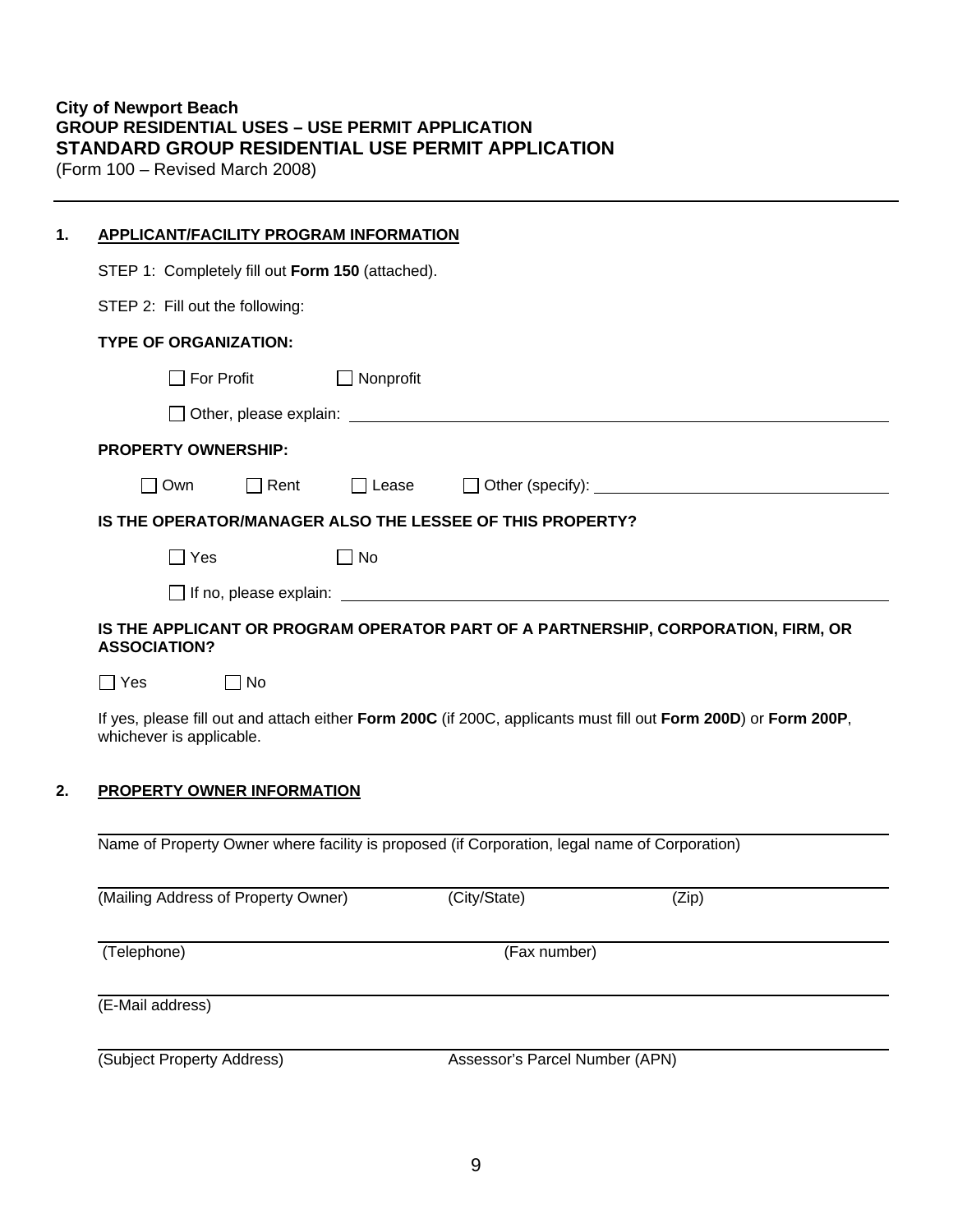## **3. SIMILAR USES**

**A**. **Your Firm's Current Uses**. Do you or your firm (or any entity or person affiliated with you or your firm) currently operate, manage, or own other group residential uses in Newport Beach?

 $\Box$  Yes  $\Box$  No

If yes, cite address(es) of facility(ies) (attach more pages if necessary):

#### EXAMPLE:

| 1234 Main Street, Newport Beach | Unlicensed "Sober Living" | 7                   |
|---------------------------------|---------------------------|---------------------|
| Site Address                    | Type of Use               | <b>Bed Capacity</b> |
| Site Address                    | Type of Use               | <b>Bed Capacity</b> |
| Site Address                    | Type of Use               | <b>Bed Capacity</b> |
| Site Address                    | Type of Use               | <b>Bed Capacity</b> |
| <b>Site Address</b>             | Type of Use               | <b>Bed Capacity</b> |
| <b>Site Address</b>             | Type of Use               | <b>Bed Capacity</b> |
| Site Address                    | Type of Use               | <b>Bed Capacity</b> |
| <b>Site Address</b>             | Type of Use               | <b>Bed Capacity</b> |
| <b>Site Address</b>             | Type of Use               | <b>Bed Capacity</b> |
| <b>Site Address</b>             | Type of Use               | <b>Bed Capacity</b> |
| Site Address                    | Type of Use               | <b>Bed Capacity</b> |
| Site Address                    | Type of Use               | <b>Bed Capacity</b> |
| <b>Site Address</b>             | Type of Use               | <b>Bed Capacity</b> |
| <b>Site Address</b>             | Type of Use               | <b>Bed Capacity</b> |
| <b>Site Address</b>             | Type of Use               | <b>Bed Capacity</b> |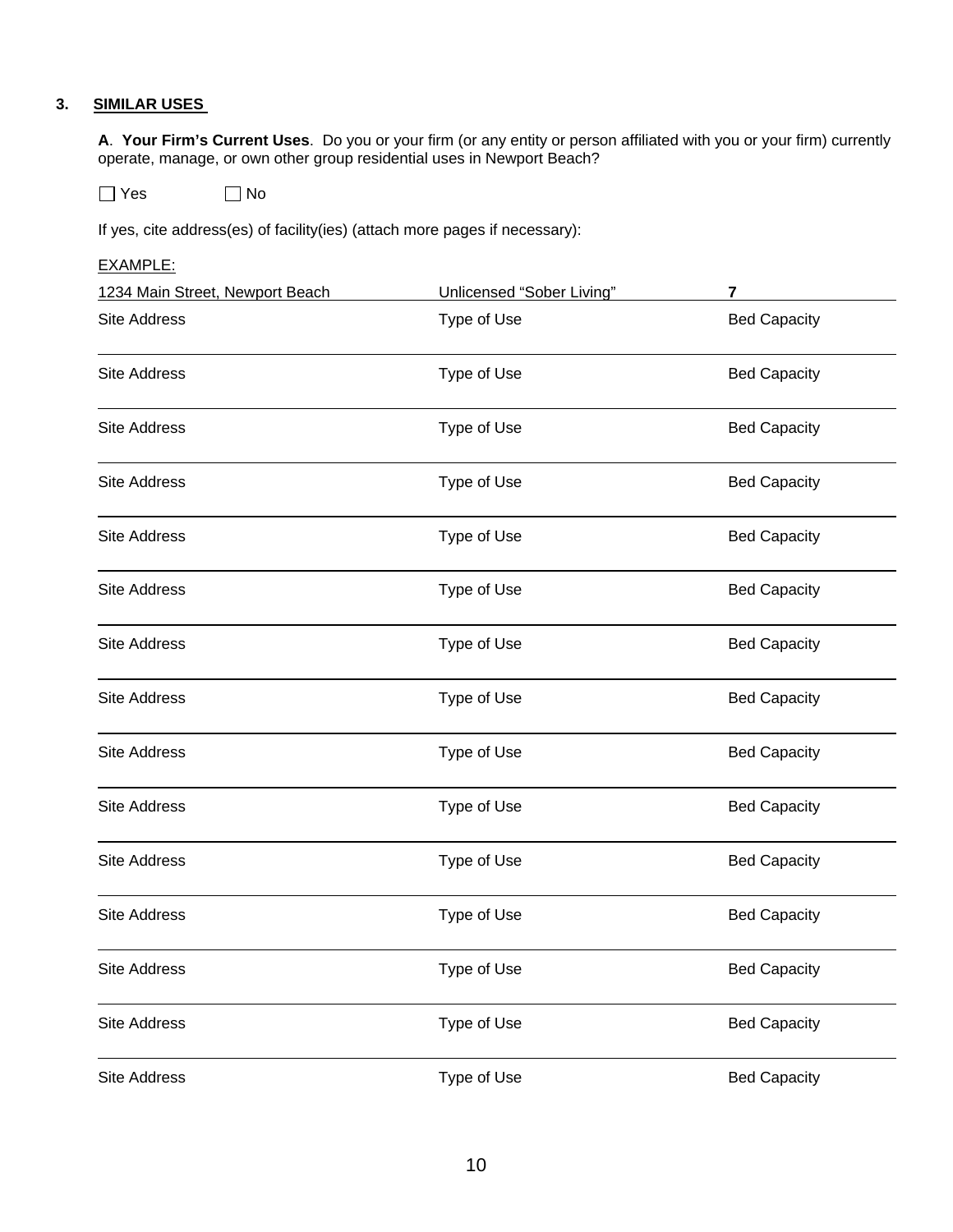**B.** Other Similar Uses. What uses, not operated by or affiliated with you or your firm, are of a similar type as your proposed use here in Newport Beach? Please cite address(es) of facility(ies) (attach more pages if necessary):

EXAMPLE:

| 1234 Main Street, Newport Beach | Unlicensed "Sober Living" | 7                   |
|---------------------------------|---------------------------|---------------------|
| <b>Site Address</b>             | Type of Use               | <b>Bed Capacity</b> |
| <b>Site Address</b>             | Type of Use               | <b>Bed Capacity</b> |
| <b>Site Address</b>             | Type of Use               | <b>Bed Capacity</b> |
| <b>Site Address</b>             | Type of Use               | <b>Bed Capacity</b> |
| <b>Site Address</b>             | Type of Use               | <b>Bed Capacity</b> |
| <b>Site Address</b>             | Type of Use               | <b>Bed Capacity</b> |
| <b>Site Address</b>             | Type of Use               | <b>Bed Capacity</b> |
| <b>Site Address</b>             | Type of Use               | <b>Bed Capacity</b> |
| <b>Site Address</b>             | Type of Use               | <b>Bed Capacity</b> |
| <b>Site Address</b>             | Type of Use               | <b>Bed Capacity</b> |
| <b>Site Address</b>             | Type of Use               | <b>Bed Capacity</b> |
| <b>Site Address</b>             | Type of Use               | <b>Bed Capacity</b> |

**C**. **Evidence of Need for this Extent of Use**. Per NBMC §20.91A.030 (E), please attach **Evidence of Capacity and Need** by residents of Newport Beach for this capacity based on published sources.

#### **4. YOUR FIRM'S HISTORIC USES**

Per the requirements of NBMC §20.91A.030.G & H, in the past five (5) years, have you or your firm or any entity or person affiliated with you or your firm operated, managed, or owned other group residential uses in California?

 $\Box$  Yes  $\Box$  No

If yes, show the site address(es) of each facility(ies) and show whether the facility(ies) have ever been in violation of Federal, State or local law (attach additional pages if necessary):

#### EXAMPLE:

| 1234 Main Street, Santa Barbara | <b>ADP-Licensed Facility</b> |  |
|---------------------------------|------------------------------|--|
|                                 |                              |  |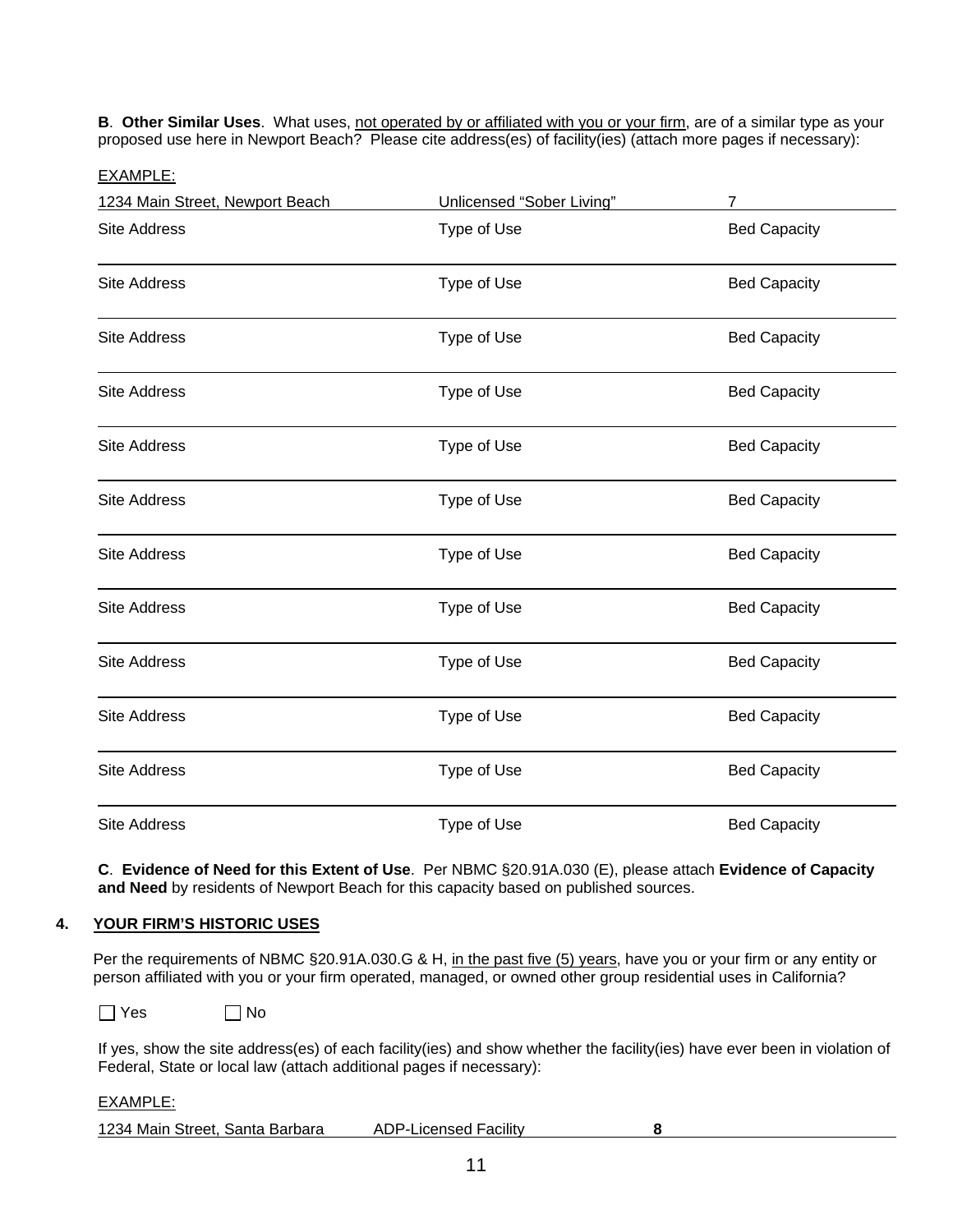| <b>Street Address, City</b> | Type of Use                                                                                          | <b>Bed Capacity</b> |
|-----------------------------|------------------------------------------------------------------------------------------------------|---------------------|
|                             | Has this facility or your operations at this facility, ever been in violation of State or local law? |                     |
| $\Box$ No<br>$\Box$ Yes     |                                                                                                      |                     |
|                             |                                                                                                      |                     |
|                             |                                                                                                      |                     |
| Facility #1                 |                                                                                                      |                     |
| <b>Street Address, City</b> | Type of Use                                                                                          | <b>Bed Capacity</b> |
|                             | Has this facility or your operations at this facility, ever been in violation of State or local law? |                     |
| $\Box$ Yes<br>$\Box$ No     |                                                                                                      |                     |
|                             |                                                                                                      |                     |
|                             |                                                                                                      |                     |
| Facility #2                 |                                                                                                      |                     |
| <b>Street Address, City</b> | Type of Use                                                                                          | <b>Bed Capacity</b> |
|                             | Has this facility or your operations at this facility, ever been in violation of State or local law? |                     |
| $\Box$ Yes<br>$\Box$ No     |                                                                                                      |                     |
|                             |                                                                                                      |                     |
|                             |                                                                                                      |                     |
| Facility #3                 |                                                                                                      |                     |
| Street Address, City        | Type of Use                                                                                          | <b>Bed Capacity</b> |
|                             | Has this facility or your operations at this facility, ever been in violation of State or local law? |                     |
| $\Box$ No<br>$\Box$ Yes     |                                                                                                      |                     |
|                             |                                                                                                      |                     |
|                             |                                                                                                      |                     |
| Facility #4                 |                                                                                                      |                     |
| <b>Street Address, City</b> | Type of Use                                                                                          | <b>Bed Capacity</b> |
|                             | Has this facility or your operations at this facility, ever been in violation of State or local law? |                     |
| $\Box$ No<br>$\exists$ Yes  |                                                                                                      |                     |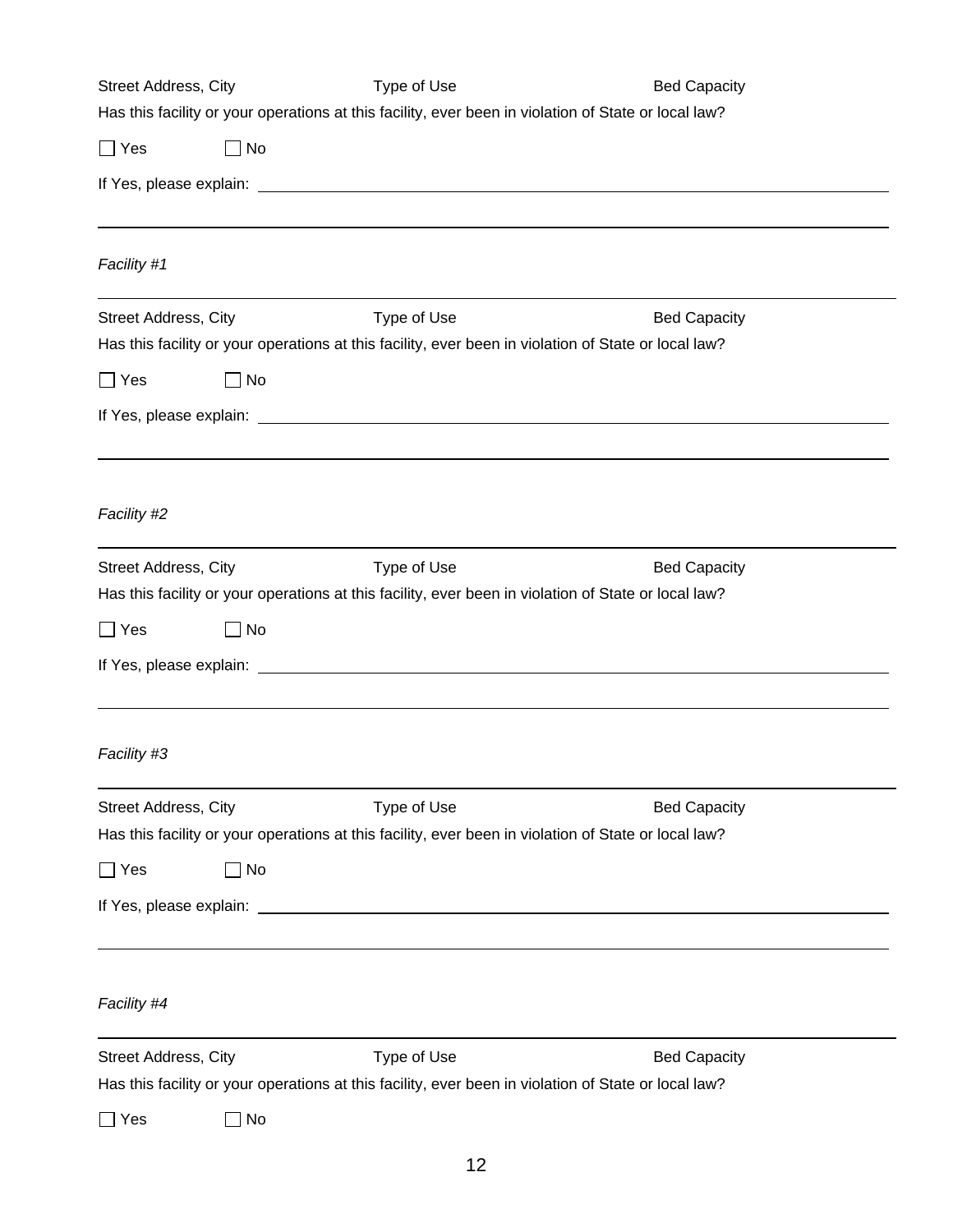#### **5. LOCATION MAP AND SIMILAR USES**

**Provide a Location Map** showing the location of the proposed use plus all known conditional uses within a threeblock radius. Include the property addresses of the proposed use and known conditional uses. Please consult the Newport Beach Planning Department (949-644-3225) for nearby conditional uses.

#### **6. SITE PLAN**

**Provide a Site Plan** that shows the facility's building footprint and property lines. Include property lines and building footprints on immediately adjacent parcels. Note the uses (i.e. *single family use, group residential use, or other*) on adjacent parcels.

#### **7. LICENSE AND PERMIT HISTORY OF APPLICANT**

**A.** Per NBMC §20.91A.030(H), please summarize the license and permit history of each facility applicant or operator has managed, owned, or operated in the State of California within the last five (5) years which require either a license or a permit by the State or by a locality (attach additional sheets if necessary):

| Name of Facility                                         |                                                                          |                                                                                                                                                                                                                                                                                                                                                             |
|----------------------------------------------------------|--------------------------------------------------------------------------|-------------------------------------------------------------------------------------------------------------------------------------------------------------------------------------------------------------------------------------------------------------------------------------------------------------------------------------------------------------|
| (Facility Address)                                       | (City)                                                                   | (Zip)                                                                                                                                                                                                                                                                                                                                                       |
|                                                          | any enforcement actions by any agency against the license or use permit: | Please describe the nature of the license or use permit, the issuing agency, its reference number (if applicable), and                                                                                                                                                                                                                                      |
|                                                          |                                                                          |                                                                                                                                                                                                                                                                                                                                                             |
|                                                          |                                                                          | B. Has the applicant ever voluntarily surrendered, had a denial, suspension, or revocation of a residential license for<br>an alcoholism or drug abuse recovery or treatment facility or a facility licensed by the California Department of<br>Alcohol and Drug Programs (ADP) or the California Department of Social Services - Community Care Licensing? |
| $\Box$ Yes<br>$\Box$ No                                  |                                                                          |                                                                                                                                                                                                                                                                                                                                                             |
|                                                          | If yes, the date license was surrendered, denied, suspended, or revoked: |                                                                                                                                                                                                                                                                                                                                                             |
| Reason for revocation, surrender, denial, or suspension: |                                                                          |                                                                                                                                                                                                                                                                                                                                                             |
|                                                          |                                                                          |                                                                                                                                                                                                                                                                                                                                                             |
|                                                          |                                                                          |                                                                                                                                                                                                                                                                                                                                                             |
|                                                          |                                                                          | C. Has the applicant ever voluntarily surrendered, had a denial, suspension, or revocation of a Use Permit or similar                                                                                                                                                                                                                                       |

permit for a group residential use in this community or another community?

 $\Box$  Yes  $\Box$  No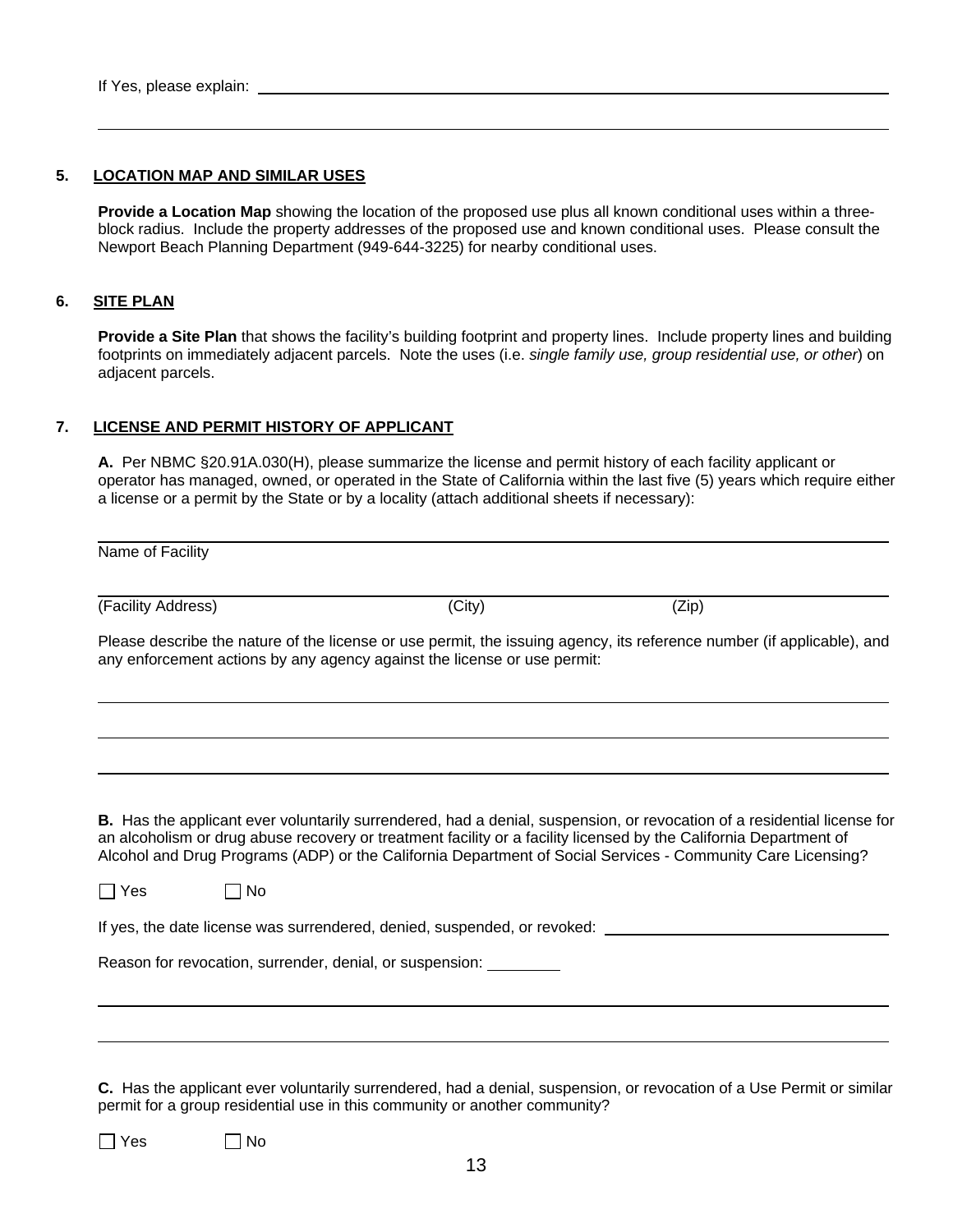If yes, the date Use Permit (or similar) was surrendered, denied, suspended, or revoked:

Reason for revocation, surrender, denial, or suspension:

**D.** Has the applicant ever voluntarily surrendered, had a denial, suspension or revocation of a certification by any public or private agency other than ADP or the California Department of Social Services-Community Care Licensing for a group residential use in this community or another community?

| $\Box$ Yes | $\Box$ No |
|------------|-----------|
|------------|-----------|

If yes, the date Use Permit (or similar) was surrendered, denied, suspended, or revoked:

Reason for revocation, surrender, denial, or suspension:

#### **8. NATURE AND CHARACTERISTICS OF PROPOSED USE**

Per NBMC §20.91A.030(A-D), please provide the following information about each proposed facility (attach additional sheets if necessary). The components of this Section 8 (and other sections) comprise the *Operations and Management Plan* and *Rules of Conduct* envisioned by NBMC §20.91A.050.B:

#### **A. TYPE OF ALCOHOL AND/OR OTHER DRUG RECOVERY OR TREATMENT SERVICES PROVIDED** (for ADP-licensed facilities only -- check all that apply):

| $\Box$ Non-Medical Detoxification     | □ Group Sessions     |
|---------------------------------------|----------------------|
| □ One-on-One Sessions                 | Educational Sessions |
| $\Box$ Recovery or Treatment Planning | l Other:             |

#### **B. NUMBERS AND TYPES OF FACILITY USERS & STAFF:**

**TOTAL OCCUPANCY OF FACILITY** (This is the maximum number of individuals who live at the facility and are approved by the fire safety inspector.) These individuals include the residents receiving recovery, treatment or detoxification services, children of the residents, and staff. Staff includes individuals who work for the applicant in exchange for either monetary or in-kind compensation (e.g., room and board). Total occupancy cannot be exceeded for any reason.

**MAXIMUM REQUESTED ADULT RESIDENT CAPACITY OF THE FACILITY** (The number of adult residents that receive recovery, treatment or detoxification services at any one time, which cannot be greater than the total occupancy shown above):

**MAXIMUM NUMBER AND AGE RANGE OF DEPENDENT CHILDREN WHO ARE SUPERVISED BY THEIR**  PARENT(S) IN THE FACILITY. This includes temporary residing (i.e., overnight, weekend visits) of dependent children. (Since there must always be at least one adult being served, the maximum number of dependent children housed must be at least one less than the total occupancy, determined by the fire inspector, as shown above):

Are all clients who reside on-site disabled persons?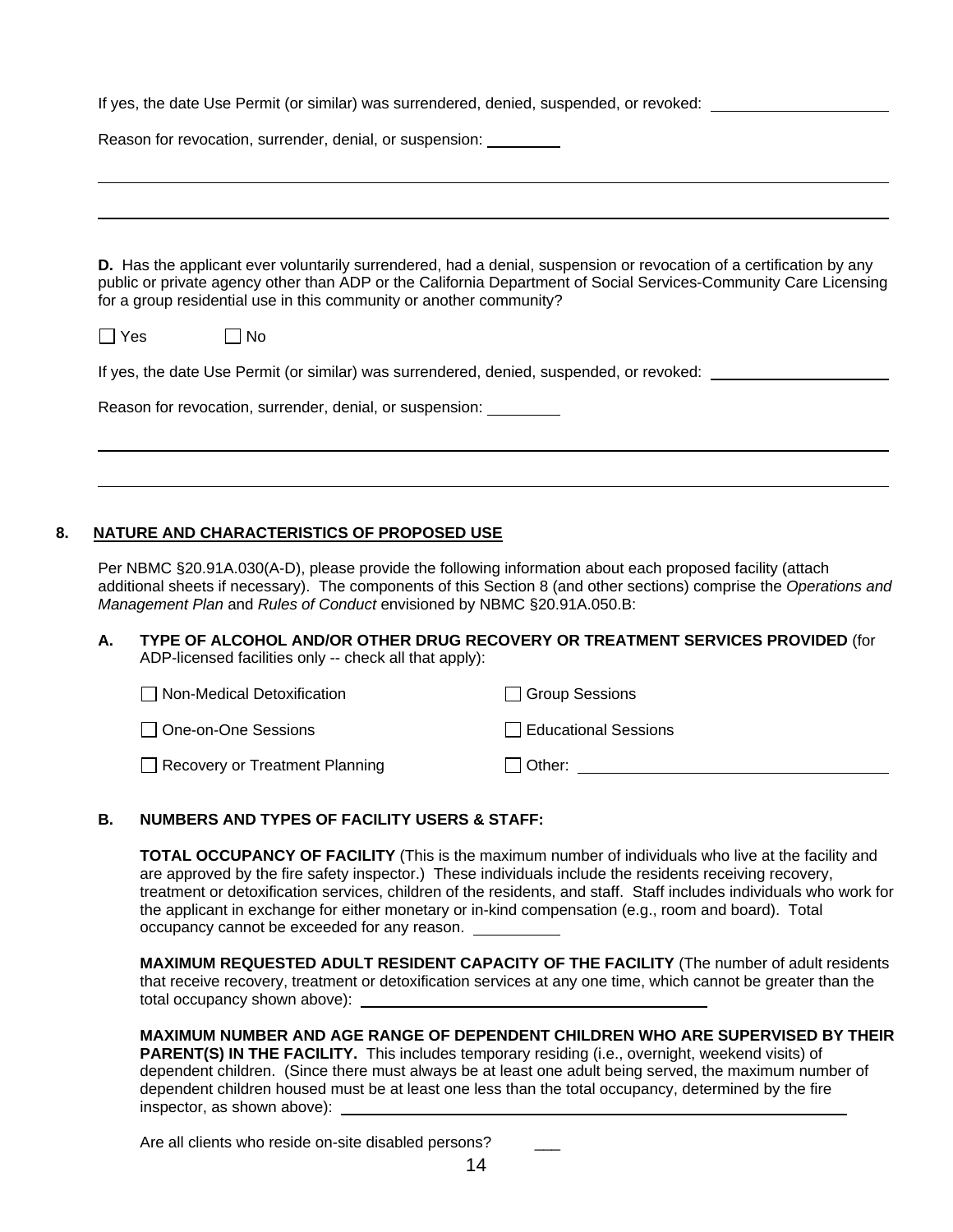Number of staff who will reside on-site:

Maximum number of staff who will provide services during any one week to clients at the facility:

#### **Provide the Facility Staffing Form shown as Form 400 to this Application.**

Total number of employees of provider:

 $\overline{a}$ 

L

Please characterize the nature of staff services to the facility (i.e., nutritionists, massage therapists, counselors, maids, cooks, etc):

Maximum number of clients who will use the facility on any one day but reside elsewhere: \_\_\_\_\_

Maximum number of client visitors who will visit the facility during any one week:

Maximum number of others who will visit the facility during any one week: \_\_\_\_\_\_\_\_. Please explain:

#### **C. BUILDING DIAGRAM/FLOOR PLAN**

Include a Building Diagram showing all building(s) to be occupied, including a floor plan of all rooms intended for residents' use. Include the grounds showing buildings, setbacks, driveways, fences, storage areas, pools, gardens, recreational area and other spaces. All sketches shall show dimensions but need not be to scale. Identify the number of residents per bedroom and the location and the number of beds for all residents, including the location of beds for infants and other non-ambulatory persons. The Building Diagram supplied with this application must be accurate as to existing conditions in the building and must be consistent with the building plans currently on file with the Newport Beach Building Department for permitted construction.

#### **D. DURATION OF TYPICAL CLIENT STAY IN FACILITY (in days):**

If you wish, please explain:

#### **E. IS THE FACILITY ACCESSIBLE TO INDIVIDUALS IN WHEELCHAIRS OR OTHER NONAMBULATORY CONDITIONS?**

 $\Box$  Yes  $\Box$  No

**NOTE:** The Americans with Disabilities Act of 1990 (ADA) is a comprehensive federal anti-discrimination law for people with disabilities. The City reminds all providers of residential recovery facilities that discrimination against persons with disabilities is prohibited. Please contact Newport Beach's Building Department (949-644- 3275) for specific ADA requirements that may apply to your facility.

#### **F. ACTIVITY INFORMATION**

Hours which facility will be in use: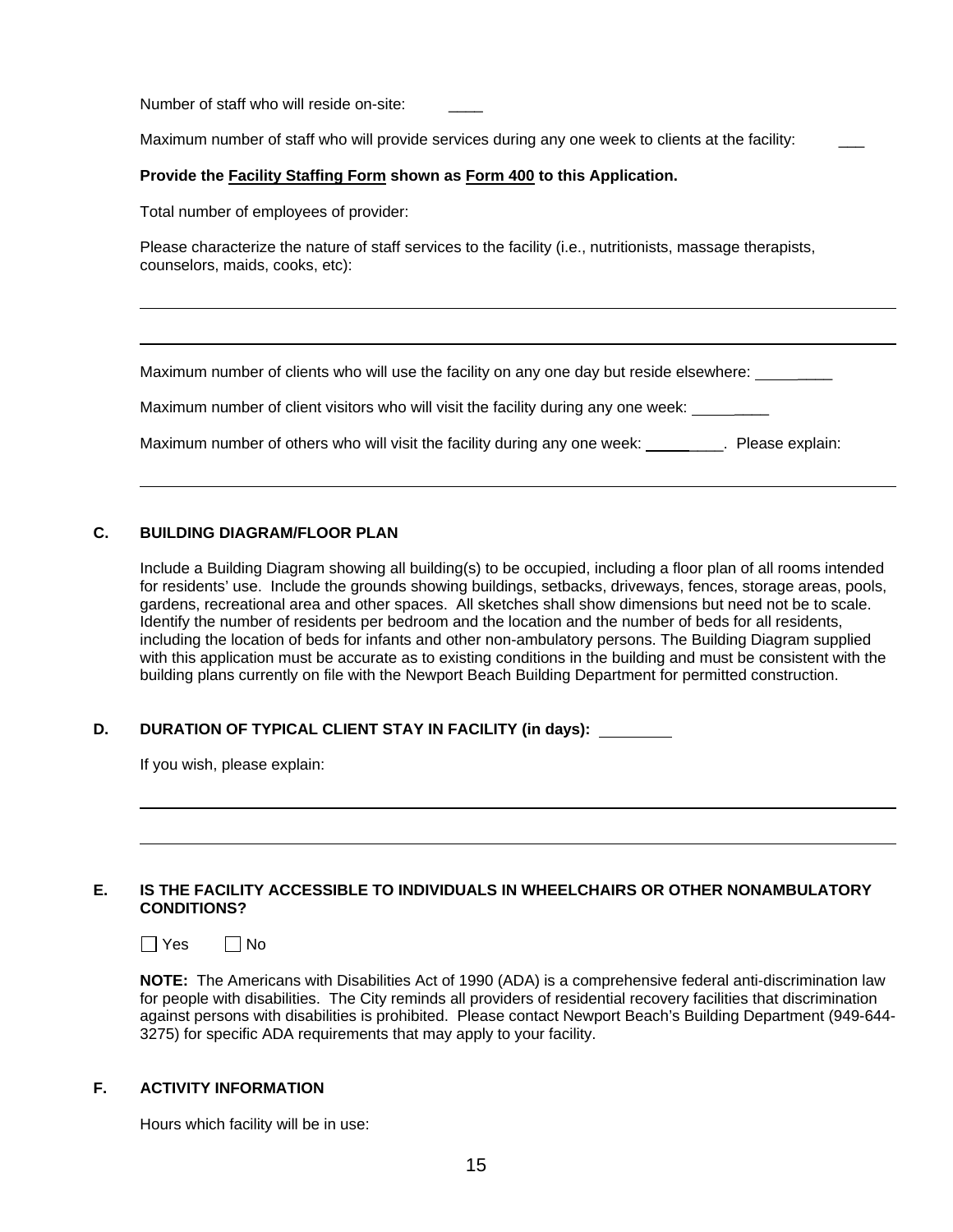| 24/7                                                                                                                                                                                                                                 |                                                                                                                 |  |
|--------------------------------------------------------------------------------------------------------------------------------------------------------------------------------------------------------------------------------------|-----------------------------------------------------------------------------------------------------------------|--|
| Will there be a curfew? If so, please note quiet hours:                                                                                                                                                                              |                                                                                                                 |  |
| $\Box$ 10 p.m. $-$ 8 a.m. $\Box$ Other (please describe) $\Box$                                                                                                                                                                      |                                                                                                                 |  |
| and non-residents (including staff and clients from other facilities) will attend?                                                                                                                                                   | Besides household activities, what types of care-related activities will occur on-site, and how many residents  |  |
| $\Box$ "AA"-type meetings $\_\_\_\_\_\_\$                                                                                                                                                                                            | Physical Fitness (gym, yoga, etc) _____                                                                         |  |
| $\Box$ ADP-Treatment (see 5A) $\_\_$                                                                                                                                                                                                 | □ Other wellness (massage, etc) _____                                                                           |  |
| $\Box$ Meal preparation/delivery $\_\_$                                                                                                                                                                                              | $\Box$ Other: $\Box$                                                                                            |  |
| Provide the Weekly Schedule of Services shown as Form 500 to this Application.                                                                                                                                                       |                                                                                                                 |  |
| <b>DELIVERY INFORMATION:</b>                                                                                                                                                                                                         |                                                                                                                 |  |
| applicable) will they occur?                                                                                                                                                                                                         | What types of deliveries will occur at the facility and how often (per day or per week – circle whichever is    |  |
| Laundry Sevices: //day or week                                                                                                                                                                                                       | Trash disposal or recycling: /day or week                                                                       |  |
| Meals: /day or week                                                                                                                                                                                                                  | Business products: /day or week                                                                                 |  |
| Correspondence, packages (other than USPS): //day or week                                                                                                                                                                            |                                                                                                                 |  |
| Medical Products/Medical Waste Pickup: //day or week                                                                                                                                                                                 |                                                                                                                 |  |
| Other: <u>Constantine and Constantine and Constantine and Constantine and Constantine and Constantine and Constantine and Constantine and Constantine and Constantine and Constantine and Constantine and Constantine and Consta</u> |                                                                                                                 |  |
| <b>TRANSPORTATION AND PARKING:</b>                                                                                                                                                                                                   |                                                                                                                 |  |
|                                                                                                                                                                                                                                      | Will clients residing on-site be allowed to use personal vehicles and/or keep them on-site or nearby?           |  |
| $\sqsupset$ No<br>$\Box$ Yes                                                                                                                                                                                                         |                                                                                                                 |  |
| street, be specific about which streets)                                                                                                                                                                                             | If Yes, describe where clients will park personal vehicles (garage, carport, on-street location, other – if on- |  |
|                                                                                                                                                                                                                                      |                                                                                                                 |  |
|                                                                                                                                                                                                                                      |                                                                                                                 |  |

Please provide a **Route Map** showing transit and travel routes that will be used to transport clients off-site, showing destinations of travel and approximate times of departure and return.

Will staff serving the facility be allowed to drive personal vehicles to the site?

 $\overline{a}$ 

 $\overline{a}$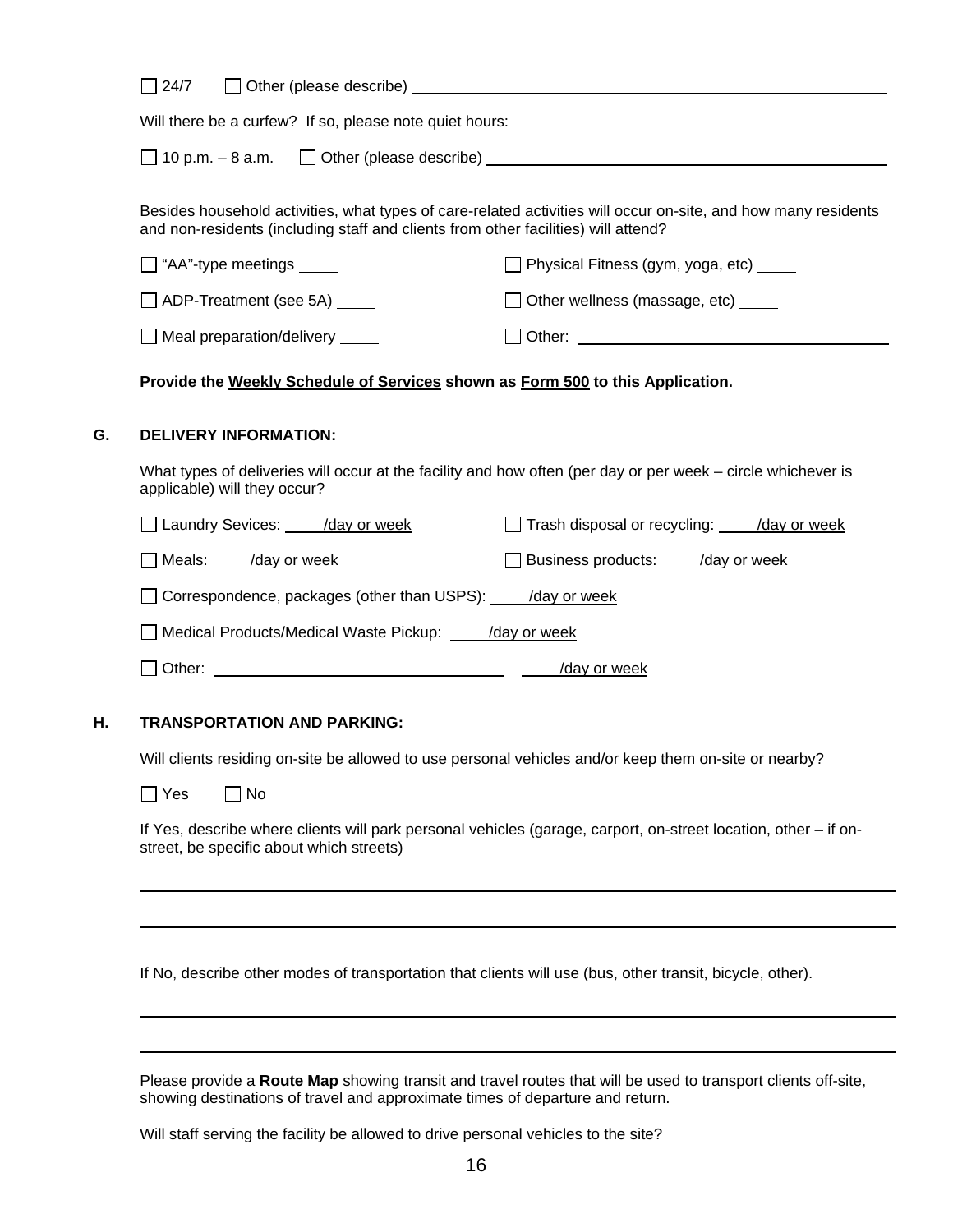## $\Box$  Yes  $\Box$  No

 $\overline{a}$ 

 $\overline{a}$ 

If Yes, describe where staff will park personal vehicles (garage, carport, on-street location, other – if on-street, be specific about which streets)

NOTE: The City may not authorize on-street parking for clients or staff depending upon how impacted the facility's streets are.

#### **I. MEDICAL AND BIO-WASTE**

NBMC §6.04.120 (Health and Sanitation: Prohibited Materials) prohibits the disposal of certain medical waste or bio-waste into the City's refuse disposal system. Syringes, needles, urinalysis cups, and other waste must be disposed of in accordance with the NBMC and other applicable laws. If you are uncertain as to what wastes can be disposed of in the City's disposal system, contact the City's General Services Department at 949-644-3066.

Applicants who will be disposing medical waste or other bio-waste must provide a Disposal Plan for Medical and Bio-Waste showing how and where these wastes are disposed of (required by NBMC §20.91A.030.I).

Please attach the **Disposal Plan** if applicable.

#### **J. RULES OF CONDUCT –** *GOOD NEIGHBOR PRINCIPLES*

If you have them, please include any documents that describe rules of client conduct and/or *Good Neighbor Principles* that your facility's staff and clients will adhere to if the City issues a Use Permit for this facility.

The City of Newport Beach has developed *Good Neighbor Principles* for these uses (see the City's website under Group Residential Uses).

Please state whether you agree voluntarily to comply with the City's *Good Neighbor Principles*:

| I<br>es | N٥ |
|---------|----|
|---------|----|

#### **K. OTHER AVAILABLE CERTIFICATIONS**

NBMC §20.91A.050.C.4 directs that applicants shall attain certification (or similar validation), where available, from a governmental agency or qualified non-profit organization. This includes:

- The Orange County Sheriff's Department's Orange County Adult Alcohol and Drug Sober Living Facilities Certification Program (see [www.ocsd.org](http://www.ocsd.org/) for more information or contact Certificate Coordinator Lt. Jeff Bardzik at 714-773-4523 or [jbardzik@ocsd.org](mailto:jbardzik@ocsd.org?Subject=From%20OCSD%20Internet) or Margo Grise at 714-773-4521 at [mgrise@ocsd.org](mailto:mgrise@ocsd.org?Subject=From%20OCSD%20Internet). This certification is required.
- The Orange County Sober Living Network (see [http://www.soberhousing.net/orange\\_county.html](http://www.soberhousing.net/orange_county.html) or contact Grant McNiff at 714-875-2954. This certification is recommended.

You do not have to attain the OCSD certification to apply for a Use Permit, but we suggest that you attain the certification within a reasonable amount of time (twelve [12] months) following your application submittal. Should a Use Permit be issued, it may include a condition that certification be obtained within a stated time period. If you have attained this certification prior to applying for the Use Permit, verify here that you have attained this certification, and **attach the verifying document** from the certifying entity: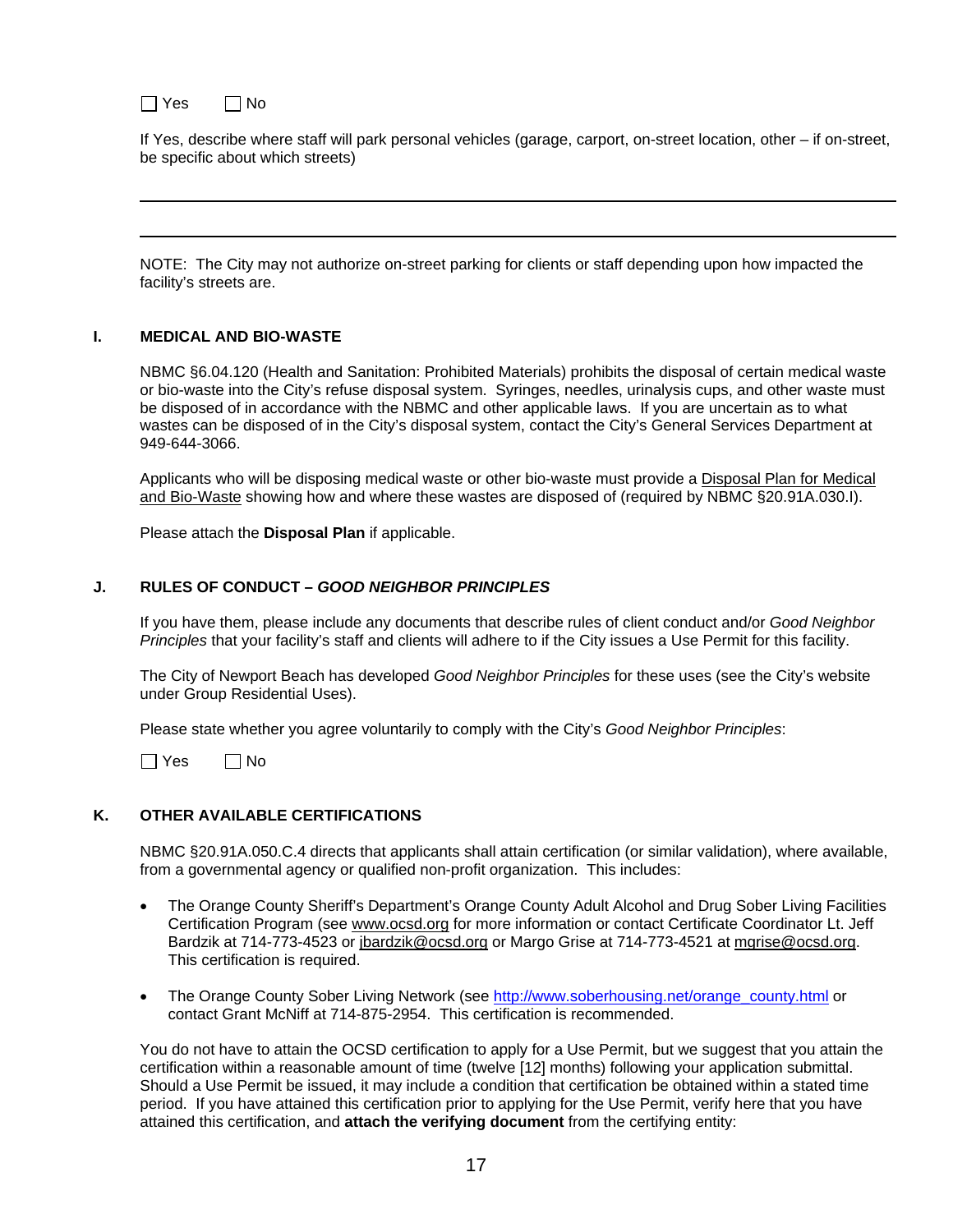Orange County Adult Alcohol and Drug Sober Living Facilities Certification (required)

□ Orange County Sober Living Network (recommended)

#### **L. SECONDHAND SMOKE LIMITATIONS**

NBMC §20.91A.050.A directs that "no staff, clients, guests, or any other uses of the facility may smoke in an area from which the secondhand smoke may be detected on any parcel other than the parcel upon which the facility is located. Check and sign here to acknowledge this requirement and your use's adherence to it:

 $\Box$  I acknowledge that I will control secondhand smoke on my facility such that no secondhand smoke may be detected on any parcel other than the parcel upon which my facility is located.

Signature: \_\_\_\_\_\_\_\_\_\_\_\_\_\_\_\_\_\_\_\_\_\_\_\_\_\_\_\_\_\_\_\_\_\_\_\_\_\_\_\_ Date: \_\_\_\_\_\_\_\_\_\_\_\_\_\_\_\_\_\_\_\_\_\_\_\_\_\_\_\_\_\_\_

#### **9. APPLICANT OBLIGATIONS**

- A. The "owner of record" of the property or an authorized agent must sign this Application. Signing the application under Section 10 means that the applicant certifies, under penalty of perjury, that the information provided within the Application and its attachments is true and correct. Per NBMC §20.90.030.C, false statements are grounds for denial or revocation.
- B. The Applicant acknowledges that he or she must comply with all other Federal, State, and local laws and regulations relating to this use. The Applicant understands that a violation of Federal, State, and local laws and regulations is grounds for revocation of the Permit. The Applicant understands and acknowledges that it is against California law to provide treatment (as defined) in an unlicensed facility.
- C. If the City issues a Use Permit based on the information provided in this Application, the Applicant's signature below certifies his or her agreement to comply with the terms of the Use Permit. The Applicant understands and acknowledges that non-compliance with the terms of the Use Permit is grounds for revocation of the Permit.

**Revocation of the Use Permit.** NBMC §20.96.040.E provides that the City can revoke a Use Permit if:

- The permit was issued under erroneous information or misrepresentation; or
- The applicant made a false or misleading statement of material fact, or omitted a material fact; or
- The conditions of use or other regulations or laws have been violated; or
- There has been a discontinuance of use for 180 days or more.

## **10. AUTHORIZED SIGNATURE(S) OF APPLICANT**

#### **THE UNDERSIGNED ASSURES THAT THE INFORMATION PROVIDED ON THIS APPLICATION IS TRUE AND CORRECT AND THAT THE APPLICANT HAS READ AND UNDERSTOOD HIS OR HER OBLIGATIONS UNDER ANY USE PERMIT ISSUED BASED ON THIS APPLICATION.**

- A. If the applicant is a sole proprietor, the application shall be signed by the proprietor.
- B. If the applicant is a partnership, the application shall be signed by each partner.
- C. If the applicant is a firm, association, corporation, county, city, public agency or other governmental entity, the application shall be signed by the chief executive officer or the individual legally responsible for representing the agency.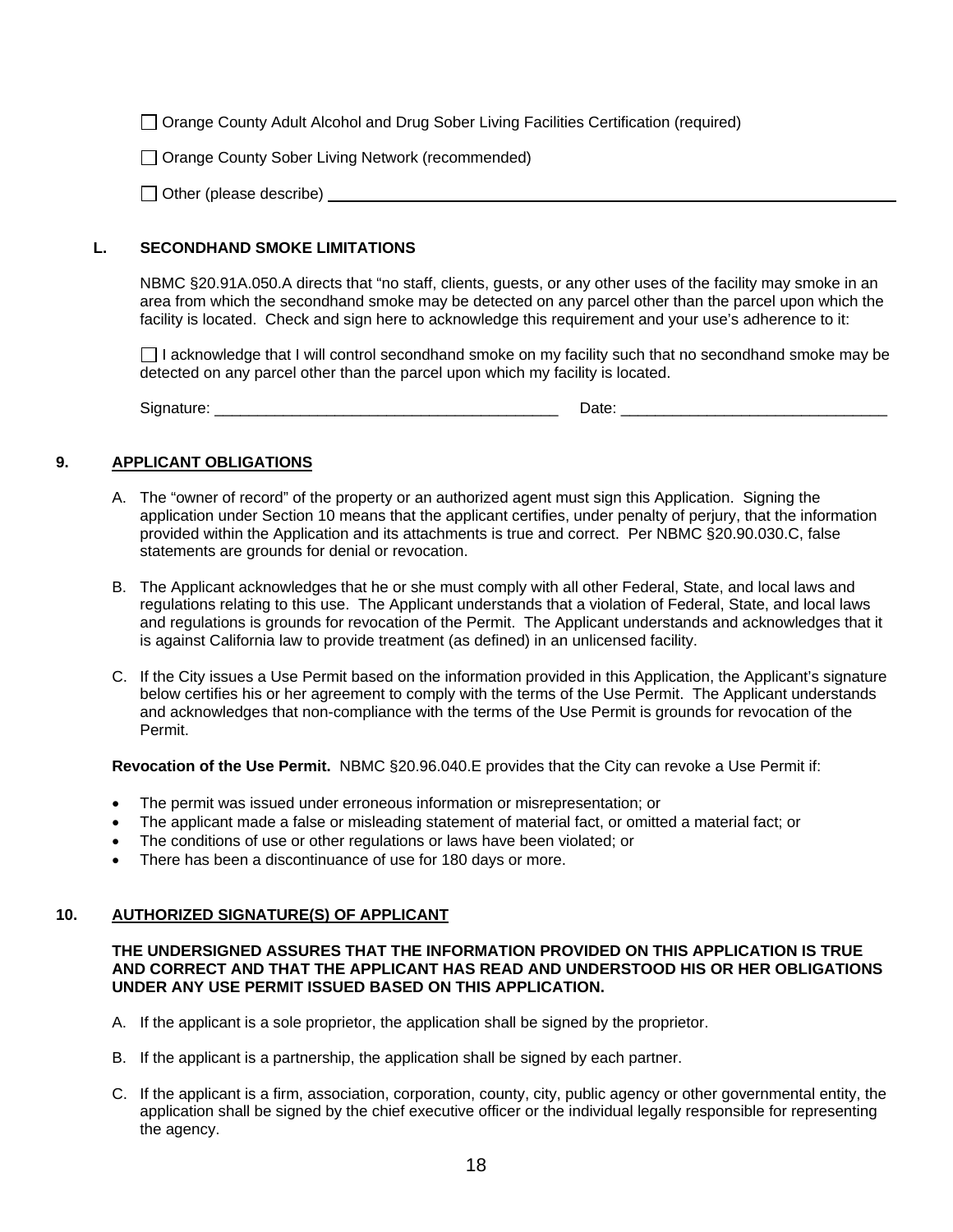D. The applicant(s) affirms that the facts contained in this application and supporting documents are true and correct.

| (Signature) | (Title) | (Date) |
|-------------|---------|--------|
| (Signature) | (Title) | (Date) |
| (Signature) | (Title) | (Date) |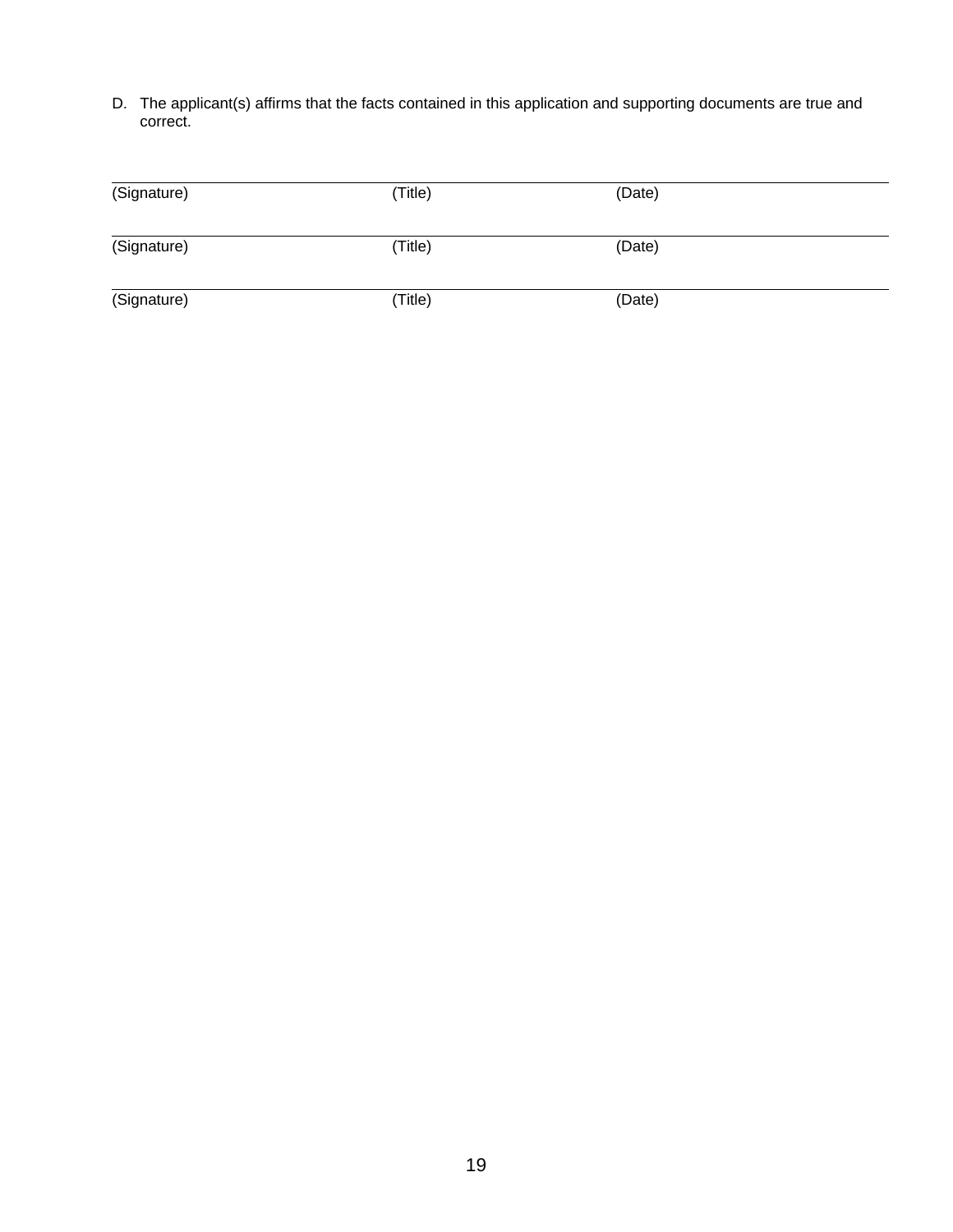## **City of Newport Beach GROUP RESIDENTIAL USES – USE PERMIT APPLICATION ADMINISTRATOR/DIRECTOR INFORMATION**

(Form 150 – February 2008)

## **IDENTIFYING INFORMATION**

| NAME   |
|--------|
| TITI E |

| TELEPHONE NUMBER AT WHICH OPERATOR MAY BE CONTACTED |
|-----------------------------------------------------|
| AT ALL TIMES (NBMC §20.91A.050.B)                   |
|                                                     |

ADDRESS

OTHER NAME(S) USED BY ADMINISTRATOR/DIRECTOR

|                                               |                                                                                                                | <b>EDUCATION</b>             |                 |                                               |                                                                  |                       |  |
|-----------------------------------------------|----------------------------------------------------------------------------------------------------------------|------------------------------|-----------------|-----------------------------------------------|------------------------------------------------------------------|-----------------------|--|
| <b>EDUCATION</b>                              | CIRCLE THE HIGHEST GRADE YOU COMPLETED<br>1 2 3 4 5 6 7 8 9 10 11 12                                           |                              |                 | HIGH SCHOOL GRADUATE                          | $\overline{Y}$ ES $\Box$<br>PASSED HIGH SCHOOL EQUIVALENCY TESTS | NO<br>$\Box$<br>YES □ |  |
| NAME AND LOCATION OF<br>COLLEGE OR UNIVERSITY |                                                                                                                | COURSE OF STUDY              | <b>UNITS</b>    | COMPLETED<br>SEMESTER QUARTER<br><b>UNITS</b> | DEGREE OBTAINED                                                  | DATE COMPLETED        |  |
|                                               |                                                                                                                |                              |                 |                                               |                                                                  |                       |  |
|                                               |                                                                                                                | <b>MANAGEMENT EXPERIENCE</b> |                 |                                               |                                                                  |                       |  |
|                                               | Type                                                                                                           | Title                        | Date<br>Started | Date<br>Ended                                 | Reason for Leaving                                               |                       |  |
|                                               |                                                                                                                |                              |                 |                                               |                                                                  |                       |  |
|                                               | DO YOU HAVE A PROFESSIONAL LICENSE OR CERTIFICATE?                                                             | Yes                          | No              |                                               | IF YES, COMPLETE THE FOLLOWING                                   |                       |  |
|                                               | Type                                                                                                           |                              | Period Held     |                                               | <b>Issuing Agency</b>                                            |                       |  |
|                                               |                                                                                                                |                              |                 |                                               |                                                                  |                       |  |
|                                               |                                                                                                                |                              |                 |                                               |                                                                  |                       |  |
| PERMIT.                                       | WORK EXPERIENCE. BEGIN WITH YOUR MOST RECENT WORK EXPERIENCE. LIST ALL EXPERIENCE RELEVANT TO THIS TYPE OF USE |                              |                 |                                               |                                                                  |                       |  |
| Dates                                         | Name and Address of Employer                                                                                   |                              | <b>Duties</b>   |                                               | Reason for Leaving                                               |                       |  |
| <b>FROM</b>                                   |                                                                                                                |                              |                 |                                               |                                                                  |                       |  |
| TO                                            |                                                                                                                |                              |                 |                                               |                                                                  |                       |  |
| <b>FROM</b>                                   |                                                                                                                |                              |                 |                                               |                                                                  |                       |  |
| TO                                            |                                                                                                                |                              |                 |                                               |                                                                  |                       |  |
| <b>FROM</b>                                   |                                                                                                                |                              |                 |                                               |                                                                  |                       |  |
| $\overline{10}$                               |                                                                                                                |                              |                 |                                               |                                                                  |                       |  |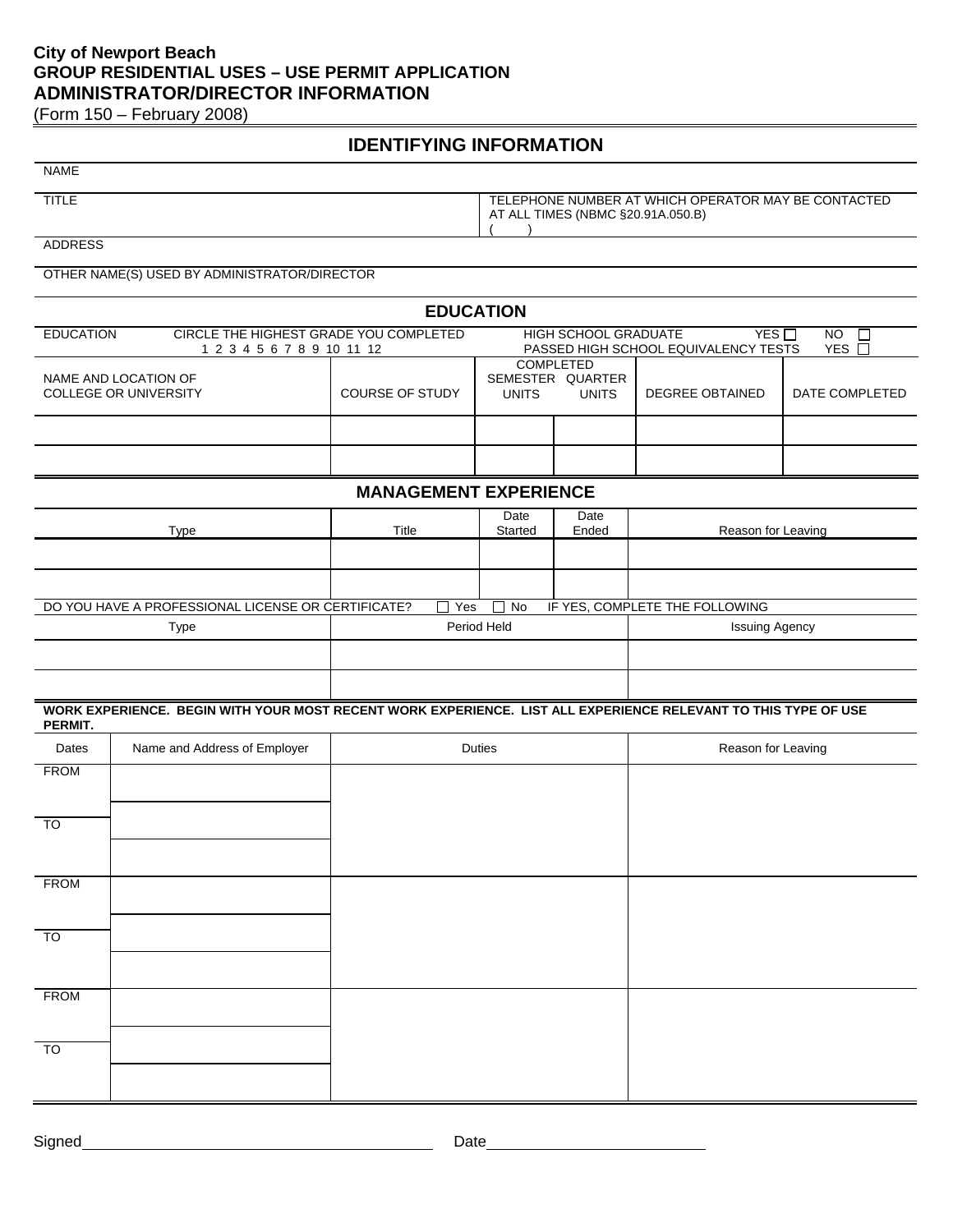## **City of Newport Beach GROUP RESIDENTIAL USES – USE PERMIT APPLICATION ADMINISTRATIVE ORGANIZATION & DELEGATION INFORMATION - CORPORATIONS**

(Form 200 – February 2008)

INSTRUCTIONS: This form must be updated and submitted to the City each time there is a change in officers or change in the corporation.

| <b>CORPORATION</b>                       |                                              |                                                                                                |                                                   |                                   |                           |  |
|------------------------------------------|----------------------------------------------|------------------------------------------------------------------------------------------------|---------------------------------------------------|-----------------------------------|---------------------------|--|
|                                          | Name (as listed with the Secretary of State) |                                                                                                | <b>Chief Executive Officer</b>                    |                                   |                           |  |
| <b>Incorporation Date</b>                |                                              |                                                                                                | <b>Place of Incorporation</b>                     |                                   |                           |  |
| Principal office of business:<br>Address |                                              | City                                                                                           | Zip Code                                          | Telephone                         |                           |  |
| <b>Contact Person</b>                    |                                              | Title                                                                                          |                                                   | Telephone                         |                           |  |
|                                          |                                              | Names and addresses of all persons who own ten per cent (10%) or more of stock in corporation. |                                                   |                                   |                           |  |
|                                          |                                              |                                                                                                |                                                   |                                   |                           |  |
|                                          |                                              |                                                                                                |                                                   |                                   |                           |  |
|                                          |                                              |                                                                                                |                                                   |                                   |                           |  |
|                                          |                                              |                                                                                                |                                                   |                                   |                           |  |
| Governing Board of Directors             |                                              |                                                                                                |                                                   |                                   |                           |  |
| a. Number of Board Members               |                                              |                                                                                                | b. Term of Office                                 |                                   |                           |  |
| c. Frequency of Meetings                 |                                              |                                                                                                | d. Method of Selection                            |                                   |                           |  |
| Board Officers and Members               |                                              | USE A SEPARATE SHEET FOR ADDITIONAL NAMES                                                      |                                                   |                                   |                           |  |
| Office                                   | Name                                         |                                                                                                | <b>Business Address &amp; City &amp; Zip Code</b> | <b>Telephone</b><br><b>Number</b> | Term<br><b>Expiration</b> |  |
| President                                |                                              |                                                                                                |                                                   |                                   |                           |  |
| Vice-President                           |                                              |                                                                                                |                                                   |                                   |                           |  |
| Secretary                                |                                              |                                                                                                |                                                   |                                   |                           |  |
| Treasurer                                |                                              |                                                                                                |                                                   |                                   |                           |  |
| Other                                    |                                              |                                                                                                |                                                   |                                   |                           |  |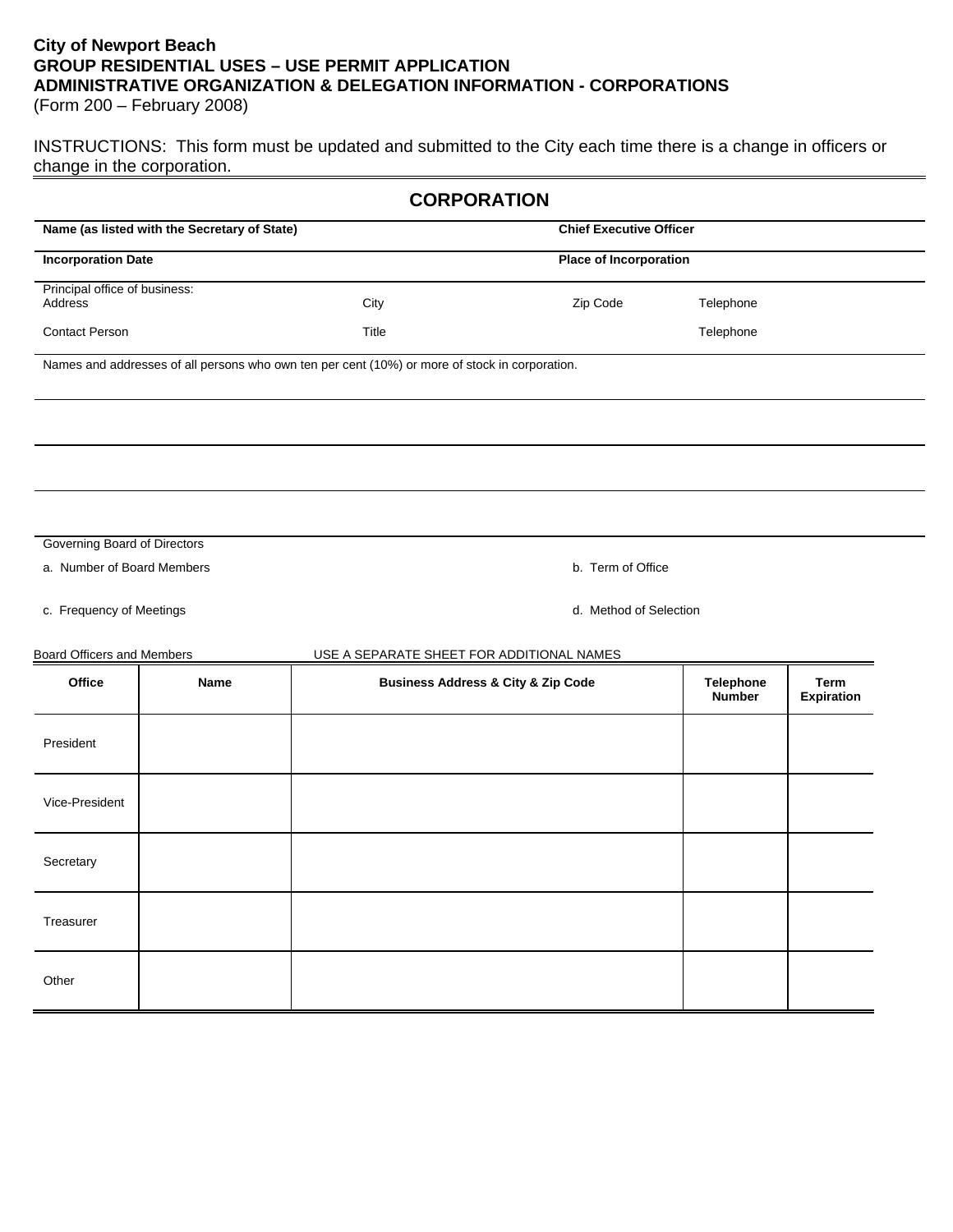## **City of Newport Beach GROUP RESIDENTIAL USES – USE PERMIT APPLICATION DELEGATION FORM - CORPORATIONS**

(Form 200D – February 2008)

## **STATEMENT OF CORPORATE DELEGATION**

Applicants who are corporations shall attach board resolutions authorizing a delegation to the Program Director and/or Administrator or other appropriate staff.

| 1. |                                             |                                              |                                |
|----|---------------------------------------------|----------------------------------------------|--------------------------------|
| 2. |                                             |                                              |                                |
| 3. |                                             |                                              |                                |
| 4. | City: City:                                 | County: <u>_____________________________</u> | Zip Code: <u>_____________</u> |
| 5. |                                             |                                              |                                |
| 6. | (Name of person(s) authorized by applicant) |                                              |                                |

…is hereby designated as administrator, program manager, or agent of the above-named program and is authorized to receive at the above named program on my behalf, any documents including reports of inspections and consultations, accusations, and civil and administrative processes.

I WILL NOTIFY THE CITY WITHIN 10 WORKING DAYS OF ANY CHANGE OF THE ADMINISTRATOR OF THE FACILITY.

| 7.  | Signature of applicant(s) |                              |                             |
|-----|---------------------------|------------------------------|-----------------------------|
| 8.  |                           |                              |                             |
| 9.  |                           |                              |                             |
| 10. |                           | County: ____________________ | Zip Code: <u>__________</u> |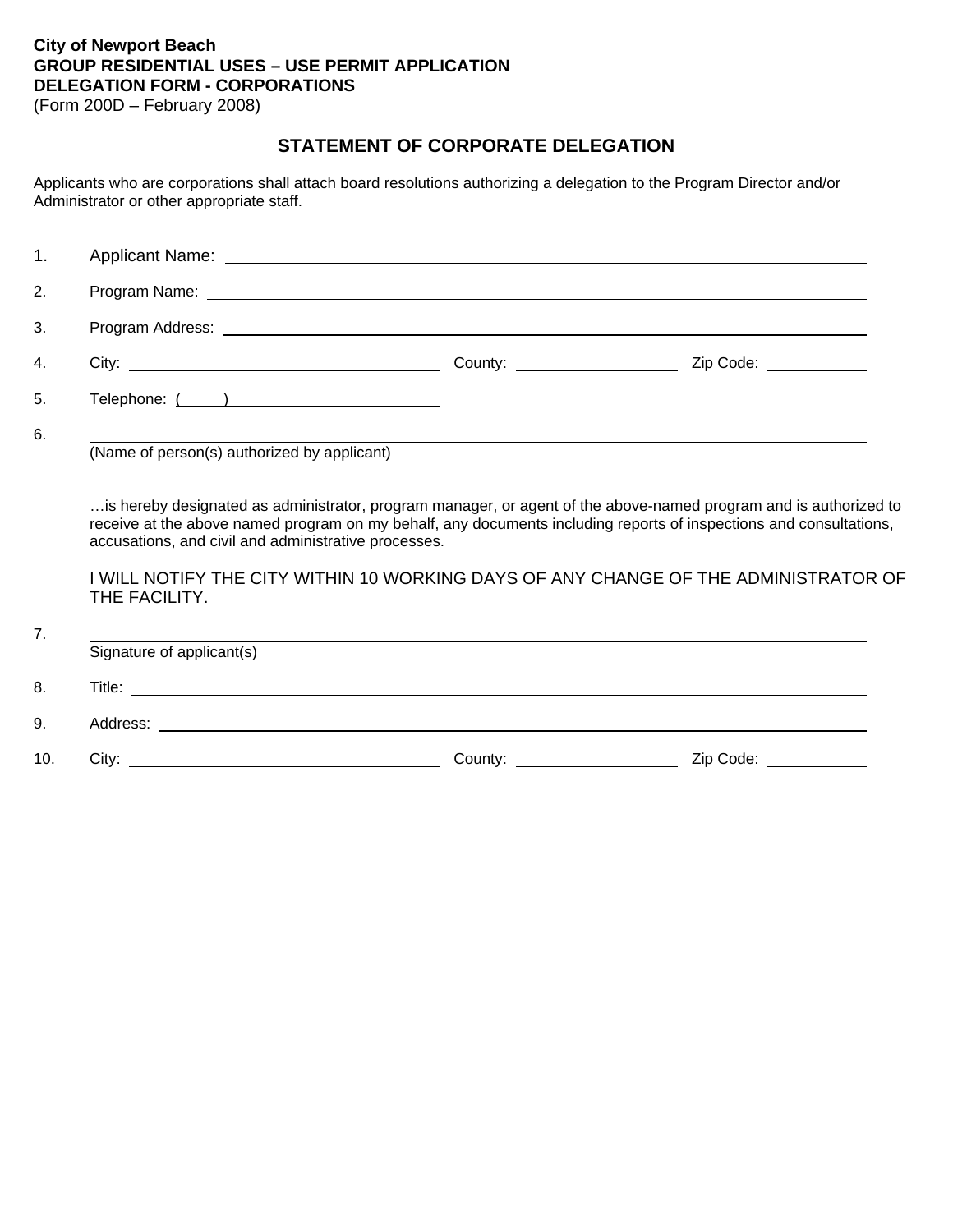## **City of Newport Beach GROUP RESIDENTIAL USES – USE PERMIT APPLICATION ADMINISTRATIVE ORGANIZATION - PARTNERSHIPS, SOLE PROPRIETOR, AND OTHER ASSOCIATIONS**

(Form 200P – February 2008)

## **PARTNERSHIPS**

#### 1. Attach a copy of the partnership agreement

| 2 <sup>2</sup> | Partners                           |                                                                                                                                                                                                                                     |       |                                     |  |  |
|----------------|------------------------------------|-------------------------------------------------------------------------------------------------------------------------------------------------------------------------------------------------------------------------------------|-------|-------------------------------------|--|--|
|                |                                    | Type of Partnership                                                                                                                                                                                                                 | Name  | Business Address, City and Zip Code |  |  |
|                | 1st Partner                        | General<br>Limited                                                                                                                                                                                                                  |       |                                     |  |  |
|                | 2nd Partner                        | General<br>Limited                                                                                                                                                                                                                  |       |                                     |  |  |
|                | 3rd Partner                        | General<br>Limited                                                                                                                                                                                                                  |       |                                     |  |  |
|                | 4th Partner                        | General<br>Limited                                                                                                                                                                                                                  |       |                                     |  |  |
|                |                                    | Contact Person <b>Exercía de Sensibilidades</b> de la contractividad de la contractividad de la contractividad de la contractividad de la contractividad de la contractividad de la contractividad de la contractividad de la contr | Title | Telephone #                         |  |  |
|                | SOLE PROPRIETOR/OTHER ASSOCIATIONS |                                                                                                                                                                                                                                     |       |                                     |  |  |

Sole Proprietors/other associations must also provide a list of all person(s) legally responsible for the organization, the contact person, and appropriate legal documents (fictitious name statement, business license) which set forth legal responsibility of the organization and accountability for opening the program. Use the following space or attach a separate sheet.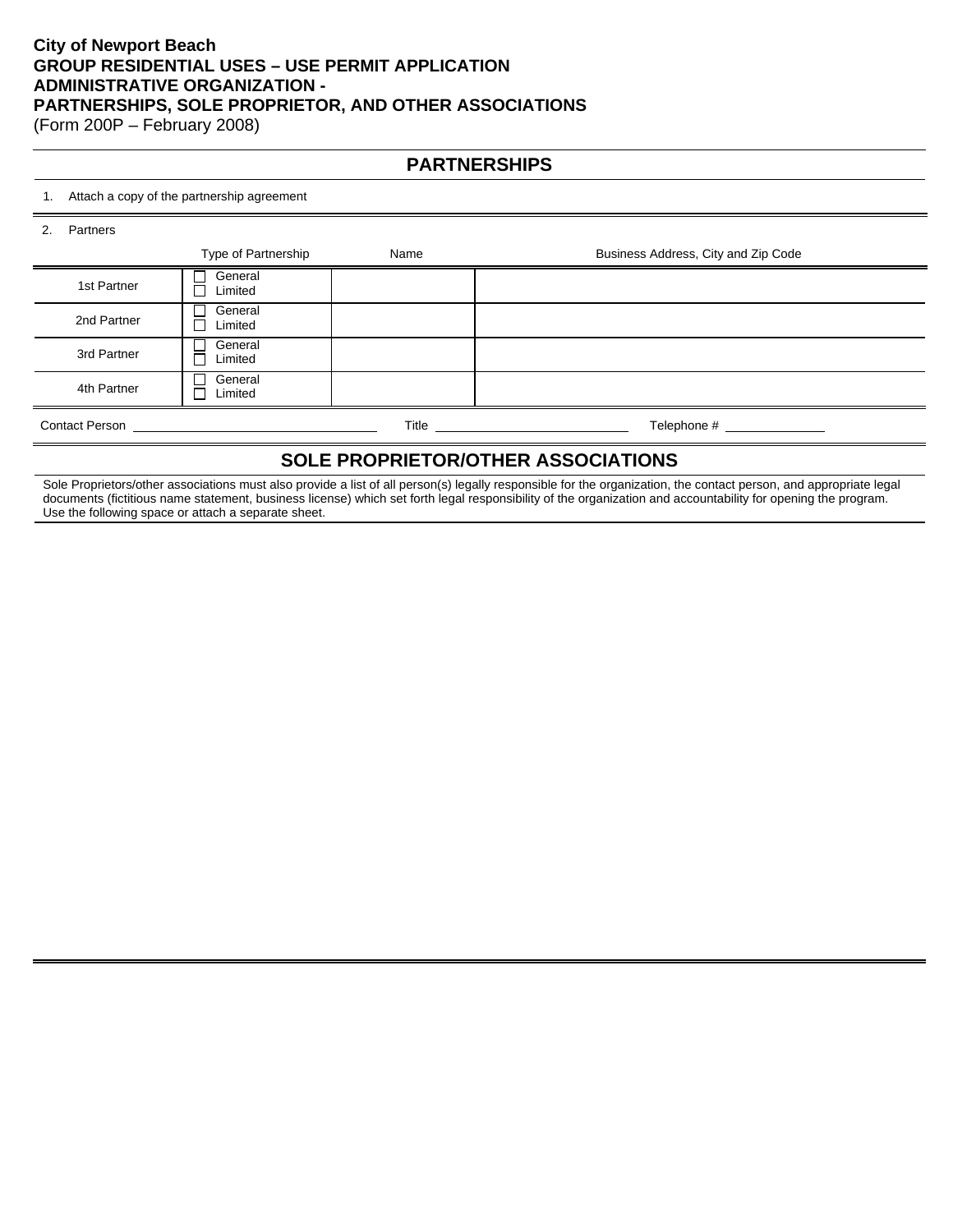## **City of Newport Beach GROUP RESIDENTIAL USES – USE PERMIT APPLICATION FACILITY STAFFING DATA**

(Form 400 – February 2008)

Use this form to identify all staff of the facility/program. Designate volunteers by placing a "V" after their name.

| <b>Employee Name and Title</b> | <b>Date</b><br><b>Employed</b> | <b>Total Time of</b><br><b>Recovery</b><br>Program<br><b>Experience</b> | <b>Total Hours</b><br><b>Per Month</b><br><b>Scheduled</b> | Date of Last<br><b>CPR Training</b> | Date of Last<br><b>First Aid</b><br><b>Training</b> |
|--------------------------------|--------------------------------|-------------------------------------------------------------------------|------------------------------------------------------------|-------------------------------------|-----------------------------------------------------|
|                                |                                |                                                                         |                                                            |                                     |                                                     |
|                                |                                |                                                                         |                                                            |                                     |                                                     |
|                                |                                |                                                                         |                                                            |                                     |                                                     |
|                                |                                |                                                                         |                                                            |                                     |                                                     |
|                                |                                |                                                                         |                                                            |                                     |                                                     |
|                                |                                |                                                                         |                                                            |                                     |                                                     |
|                                |                                |                                                                         |                                                            |                                     |                                                     |
|                                |                                |                                                                         |                                                            |                                     |                                                     |
|                                |                                |                                                                         |                                                            |                                     |                                                     |
|                                |                                |                                                                         |                                                            |                                     |                                                     |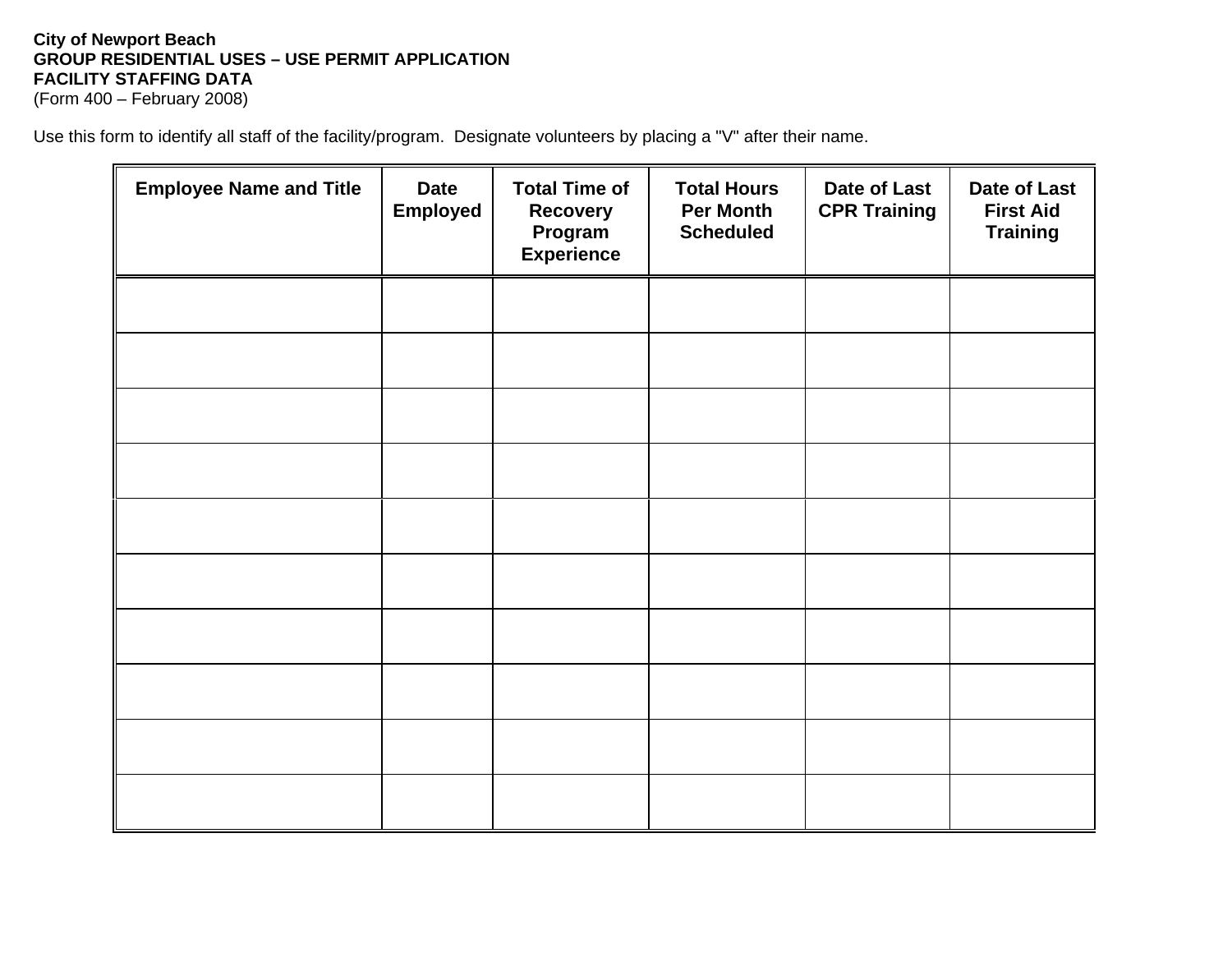#### **City of Newport Beach GROUP RESIDENTIAL USES – USE PERMIT APPLICATION WEEKLY ACTIVITIES SCHEDULE**  (Form 500 – February 2008)

## **WEEKLY SCHEDULE OF SERVICES**

| Time       | Monday | Tuesday | Wednesday | Thursday | Friday | Saturday | Sunday |
|------------|--------|---------|-----------|----------|--------|----------|--------|
| 6-7 a.m.   |        |         |           |          |        |          |        |
| 7-8 a.m.   |        |         |           |          |        |          |        |
| 8-9 a.m.   |        |         |           |          |        |          |        |
| 9-10 a.m.  |        |         |           |          |        |          |        |
| 10-11 a.m. |        |         |           |          |        |          |        |
| 11 a.m.-12 |        |         |           |          |        |          |        |
| 12-1 p.m.  |        |         |           |          |        |          |        |
| 1-2 p.m.   |        |         |           |          |        |          |        |
| 2-3 p.m.   |        |         |           |          |        |          |        |
| 3-4 p.m.   |        |         |           |          |        |          |        |
| 4-5 p.m.   |        |         |           |          |        |          |        |
| 5-6 p.m.   |        |         |           |          |        |          |        |
| 6-7 p.m.   |        |         |           |          |        |          |        |
| 7-8 p.m.   |        |         |           |          |        |          |        |

TOTAL HOURS PER WEEK OF INDIVIDUAL/GROUP/EDUCATION SESIONS, RECOVERY OR TREATMENT PLANNING, AND DETOXIFICATION SERVICES (IF PROVIDED): \_\_\_\_\_\_\_\_\_\_\_\_\_\_\_\_\_\_\_\_\_\_\_\_\_\_\_

Comments: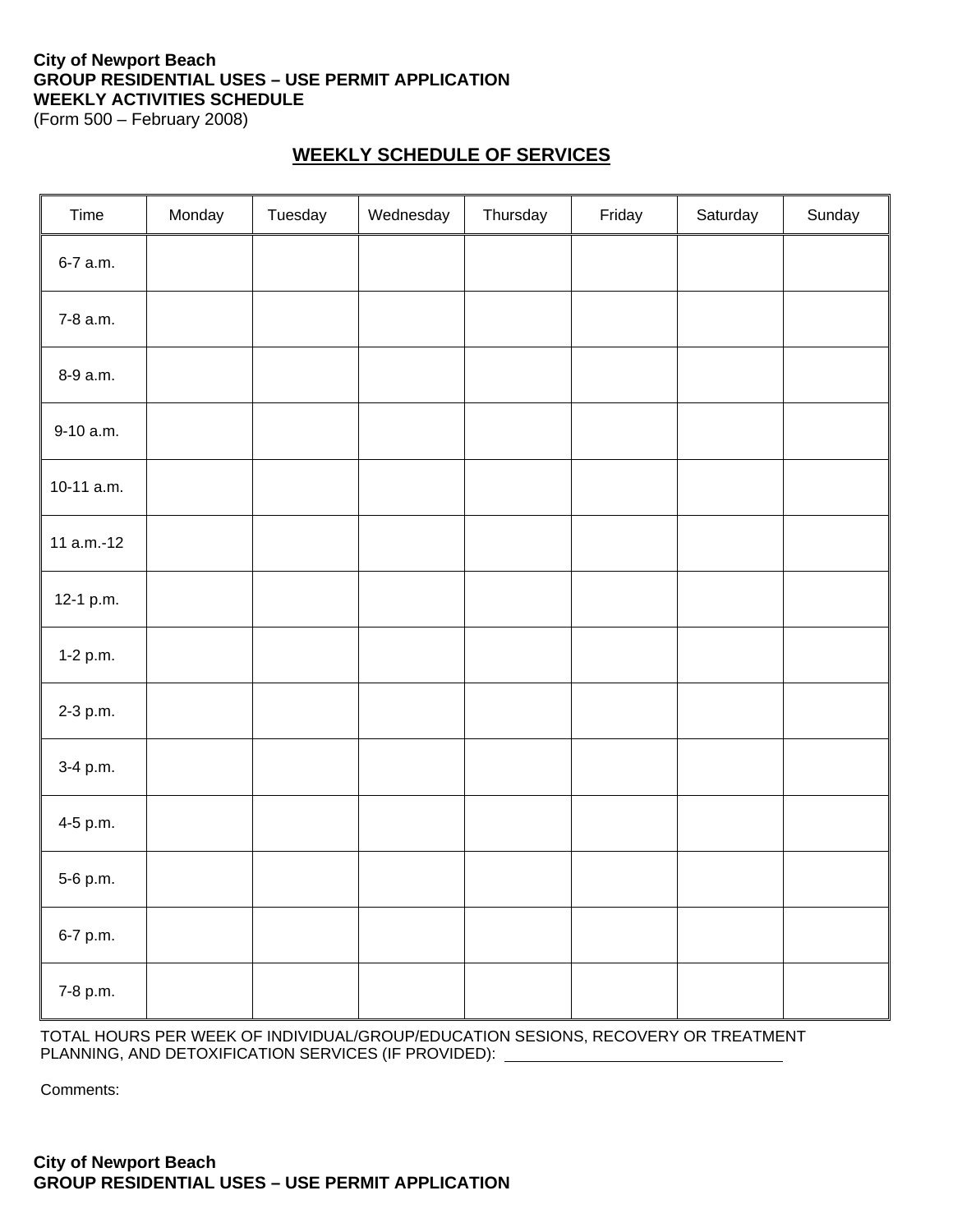#### **NEWPORT BEACH FIRE MARSHAL – FIRE CLEARANCE FORM**

(Form 850 – February 2008)

 $\equiv$ 

<u> 1980 - Jan Stein Berlin, mars and de Brasilia (b. 19</u>

#### STATE OF CALIFORNIA FIRE SAFETY INSPECTION REQUEST

| STD. 850 (REV. 10-94)                                                                             |          | See instructions on reverse.            |              |                     |                                                                                                              |
|---------------------------------------------------------------------------------------------------|----------|-----------------------------------------|--------------|---------------------|--------------------------------------------------------------------------------------------------------------|
| AGENCY CONTACT'S NAME                                                                             |          | <b>TELEPHONENUMBER</b>                  |              | <b>REQUEST DATE</b> | PROGRAM                                                                                                      |
| <b>EVALUATOR'S NAME</b>                                                                           |          | REQUESTING AGENCY FACILITY NUMBER       |              |                     | REQUEST CODE                                                                                                 |
|                                                                                                   |          |                                         |              |                     | CODES                                                                                                        |
| LICENSING<br>AGENCY<br>NAME AND<br><b>ADDRESS</b>                                                 |          |                                         |              |                     | 1. ORIGINAL A. FIRE CLEARANCE<br>2. RENEWAL B. LIFE SAFETY<br>3. CAPACITY CHANGE<br>4. OWNERSHIP CHANGE      |
|                                                                                                   |          |                                         |              |                     | 5. ADDRESS CHANGE<br>6. NAME CHANGE<br>7. OTHER                                                              |
| AMBULATORY                                                                                        |          | NONAMBULATORY                           |              | <b>BEDRIDDEN</b>    | TOTAL CAPACITY                                                                                               |
| <b>PREVIOUS CAPACITY</b><br>CAPACITY                                                              | CAPACITY | <b>PREVIOUS CAPACITY</b>                | CAPACITY     | PREVIOUSCAPACITY    |                                                                                                              |
| <b>FACILITY NAME</b>                                                                              |          |                                         |              |                     | LICENSE CATEGORY                                                                                             |
| STREET ADDRESS (ActuelLocation)                                                                   |          |                                         |              |                     | NUMBER OF BUILDINGS                                                                                          |
| CITY                                                                                              |          |                                         |              |                     | <b>RESTRAINT</b>                                                                                             |
| FACILITY CONTACT PERSON'S NAME                                                                    |          |                                         |              |                     | HOURS                                                                                                        |
| SPECIAL CONDITIONS                                                                                |          |                                         |              |                     |                                                                                                              |
|                                                                                                   |          | TO BE COMPLETED BY INSPECTING AUTHORITY |              |                     |                                                                                                              |
|                                                                                                   |          |                                         |              |                     | CLEARANCE/DENIALCODE                                                                                         |
|                                                                                                   |          |                                         |              |                     | CODES                                                                                                        |
| FIRE<br>AUTHORITY<br>NAME AND<br><b>ADDRESS</b>                                                   |          |                                         |              |                     | 1. FIRE CLEARANCE GRANTED<br>2. FIRE CLEARANCE DENIED<br>A. EXITS<br><b>B. CONSTRUCTION</b><br>C. FIRE ALARM |
| INSPECTOR'S NAME (Typed or Printed)                                                               |          | <b>TELEPHONENUMBER</b>                  | CFIRS NUMBER | OCCUPANCY CLASS     | D. SPRINKLERS<br>E. HOUSEKEEPING<br>F. SPECIAL HAZARD                                                        |
| <b>INSPECTION DATE</b><br>INSPECTOR'S SIGNATURE<br>a<br>EXPLAIN DENIAL OR LIST SPECIAL CONDITIONS |          |                                         |              | G. OTHER            |                                                                                                              |
|                                                                                                   |          |                                         |              |                     |                                                                                                              |

 $=$